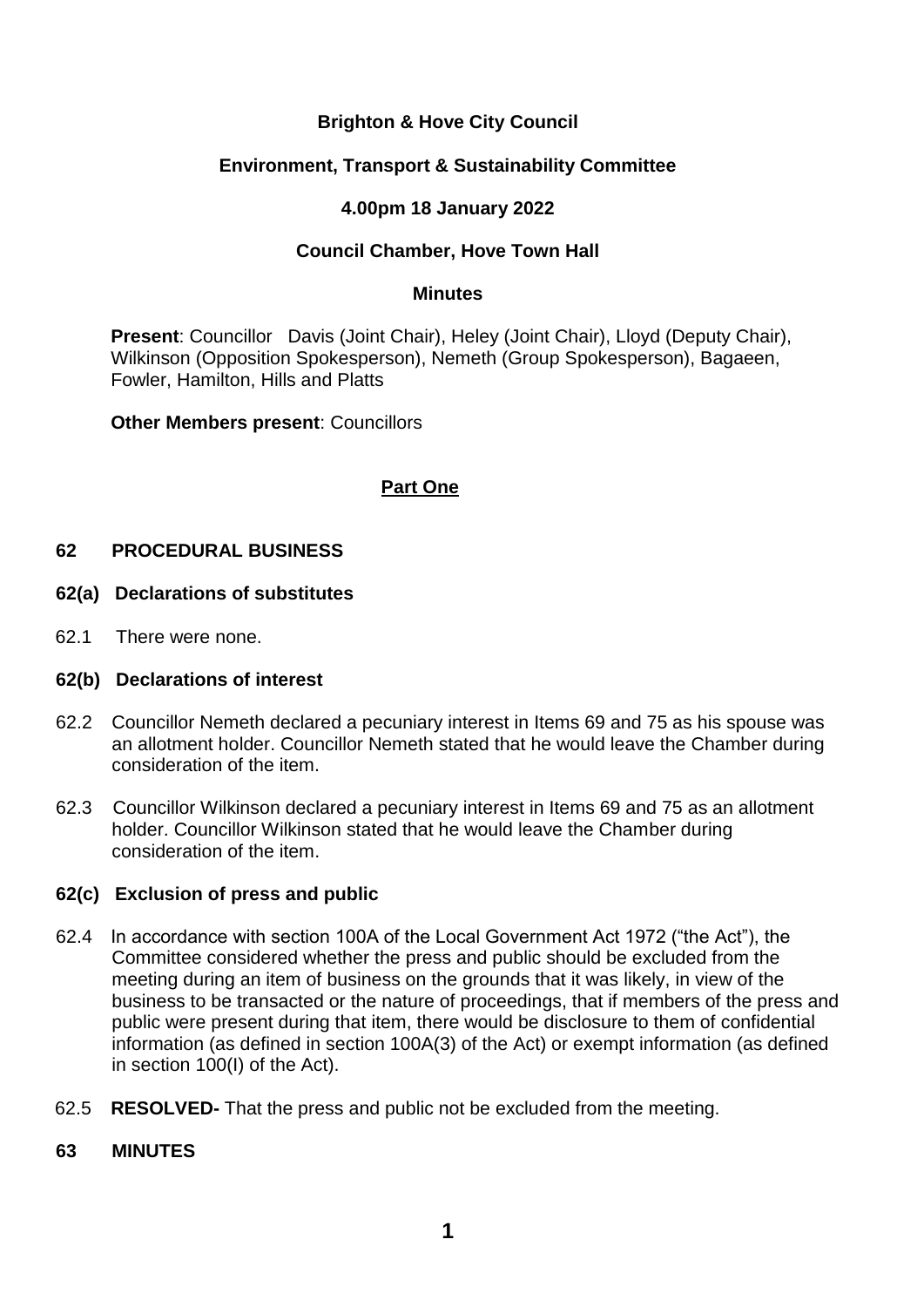63.1 **Resolved-** That the minutes of the previous meeting be approved and signed as the correct record.

# **64 CHAIRS COMMUNICATIONS**

64.1 The Assistant Director, City Transport provided the following verbal update:

At November Environment Transport & Sustainability Committee officers were asked to carryout a physical review of the Valley Gardens Bus Gate signs situated on the 'public transport corridor' alongside the western side of the gardens.

Officers have now carried out a further review of these signs and associated road markings. While all regulation signs are correct some additional sites have been determined for new bus gate repeater signs along Marlborough Place, a directional sign at the bottom of North Road to highlight key routes only and also the removal of existing non-essential signs to avoid confusion. These additional signs have been ordered and will be in place early in this new year. Temporary 'New Road Layout' signs will also be re-installed for a maximum of six months to support media campaigns and to encourage users to use the correct routes. Lining and road markings will also be refreshed with additional red surface at each bus gate to further highlight this feature.

Independent adjudicators have also studied the signs in Valley Gardens and have advised that, the authority have gone above and beyond to make the bus gates clear. At the time of writing, we have not lost one case at the independent Traffic Penalty Tribunal, which is the final appeal stage for Penalty Charges relating to the signs. In addition to the sign review officers have alerted satellite navigation companies of the restrictions around Valley Gardens which are now showing on systems such as Google Maps.

We will continue to promote and educate drivers about bus gates and restrictions in place. To date we have the changed road layout and restrictions in a number of ways by;

- Updating the council website with information about the bus gate, including a map showing the new layout
- Producing a video showing drivers where they need to turn if travelling north on Marlborough Place. This is published on council social media channels
- Circulating letters to businesses in the area with information about the new layout
- Creating a new video, educating motorists of bus gates, this is being produced and will be published on the council website and social media channels.

We have seen that the numbers of Penalty Charge Notices are dropping naturally as people become used to the new road layout. This has understandably taken longer for people to adjust due the travel restrictions imposed on all of us during the pandemic. Our latest figures show that the number of Penalty Charge Notices issued between October and November dropped by 23%, followed by a slight increase of 8% during December due to the larger number of visitors in the area.

We consider these measures appropriate to address some of the key reasons users give for traveling though the bus gates and we will continue to monitor the numbers issued which are expected to continue to decline.

# **65 CALL OVER**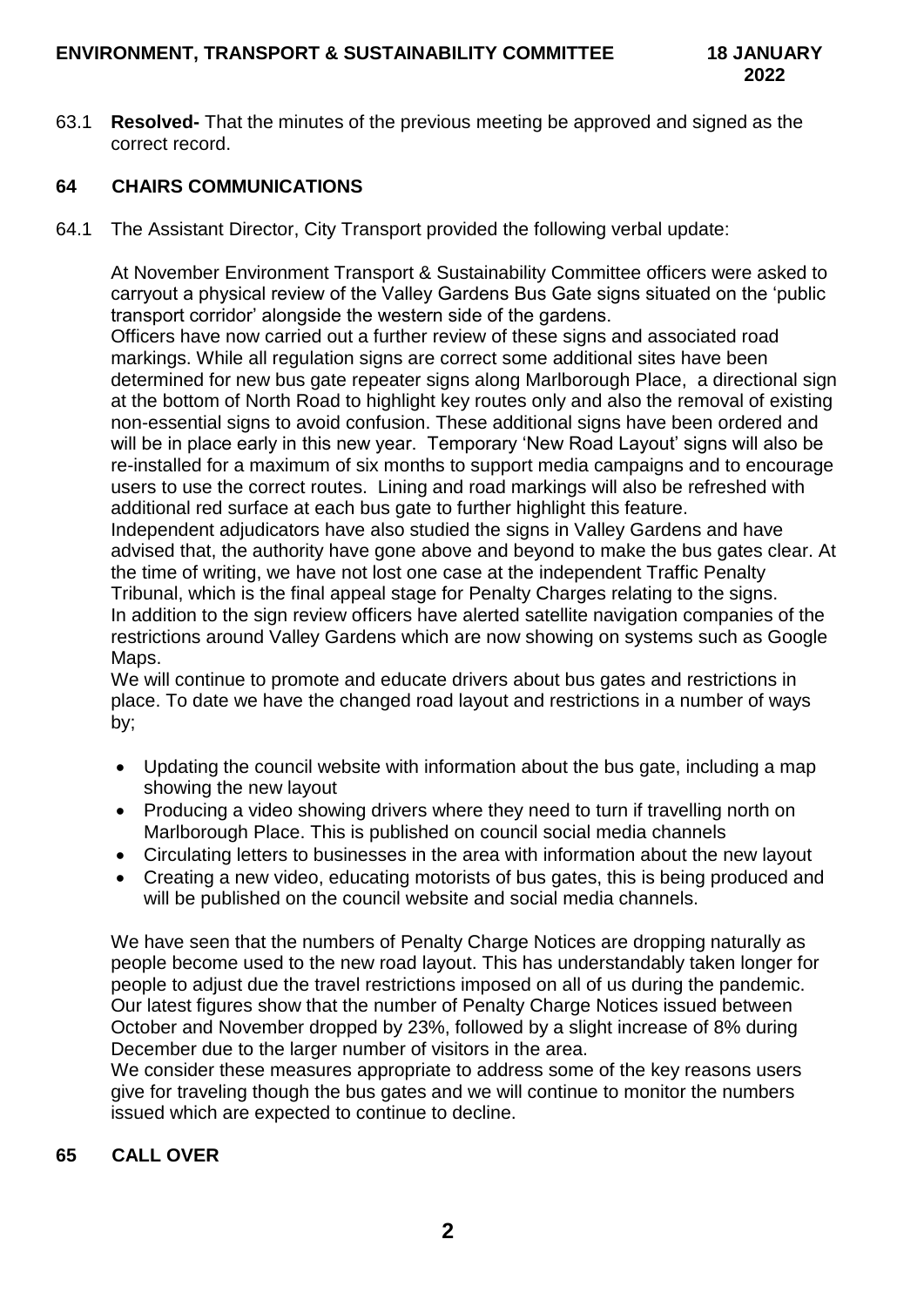## **ENVIRONMENT, TRANSPORT & SUSTAINABILITY COMMITTEE 18 JANUARY**

- 65.1 The following items on the agenda were reserved for discussion:
	- Item 69: Fees & Charges 2022/23
	- Item 70: National Bus Strategy: Bus Service Improvement Plan
	- Item 73: Madeira Drive Active Travel Fund ETRO-10-20-2021
	- Item 74: Washington Street: Outcome of consultation
	- Item 75: Allotments: Response to Notice of Motion
- 65.2 The Democratic Services Officer confirmed that the items listed above had been reserved for discussion and that the following reports on the agenda with the recommendations therein had been approved and adopted:
	- Item 71: Parking Annual Report 2020-21
	- Item 72 Real Time Air Quality Monitoring System

#### **66 PUBLIC INVOLVEMENT**

**(A) Petitions**

#### **(1) Speed Camera on Beaconsfield Road**

- 66.1 The Committee considered a petition signed by 9 people requesting the installation of a speed camera on Beaconsfield Road.
- 66.2 The petitioner was not present so the Chair stated that a written response would be provided.
- 66.3 Councillor Platts moved a motion to request an officer report on the matter.
- 66.4 Councillor Wilkinson formally seconded the motion.
- 66.5 **Resolved-** That the Committee receive a report to a future meeting responding to the petition request.

#### **(B) Written Questions**

#### **(1) Cycle Security**

66.6 Anthony Pusey read the following question:

"In November my wife and I securely locked our electric bikes - £2,500 each - to bike posts opposite the main toilets in Marine Drive in full view to passers by with 2 gold rated locks.

Unfortunately, they were stolen. I think that most new cycle initiatives are useless if people are frightened to leave their bikes.

What can BHCC do to make our bikes more secure when locked up in public places?"

66.7 The Chair provided the following reply: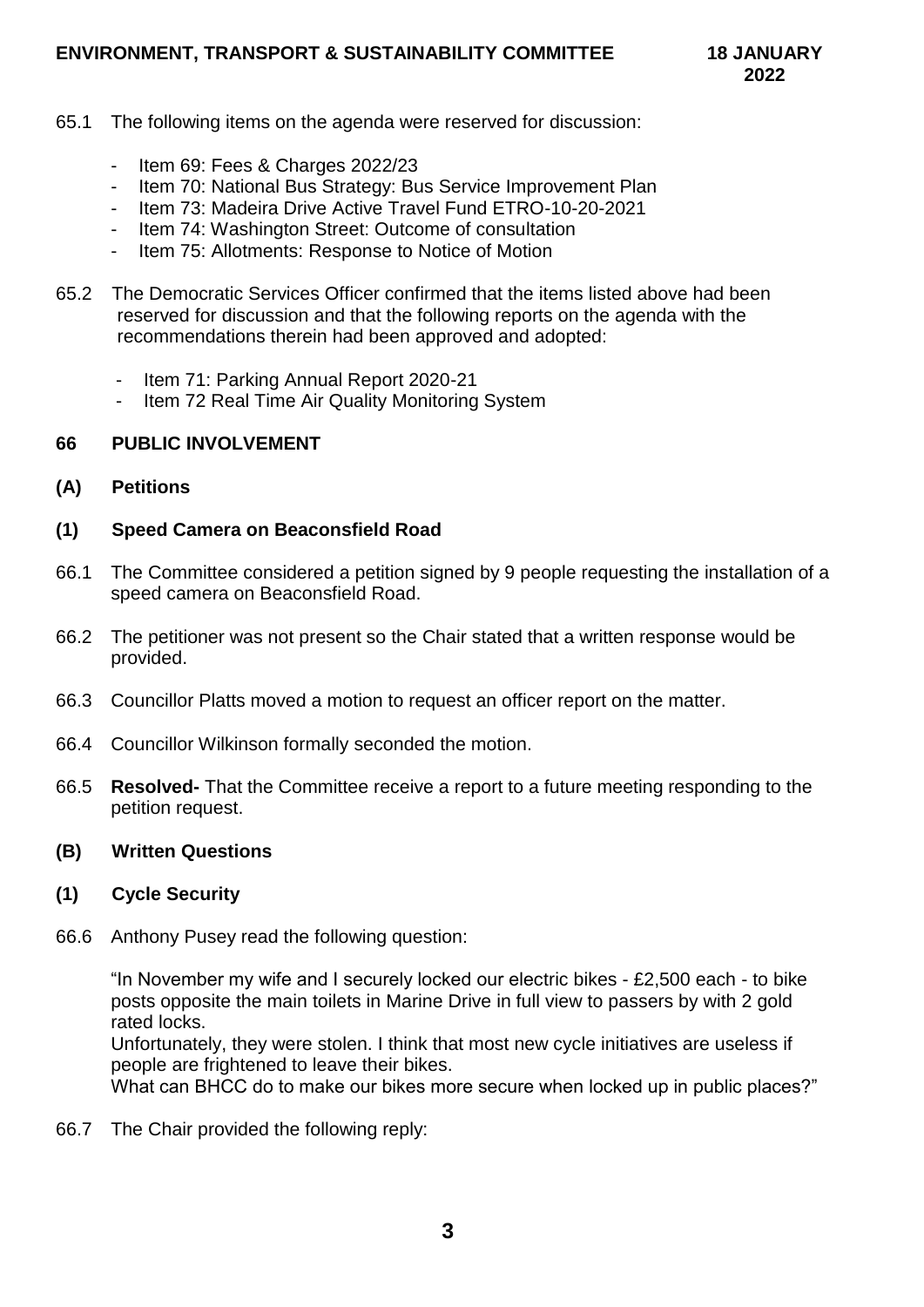"I am really sorry to hear about the theft of your bikes and appreciate how frustrating this must be given the sensible precautions you took.

The Council works with Sussex Police to publicise the steps cyclists can take to reduce theft. These include robust locking systems and leaving bikes in areas with good natural surveillance or CCTV cover, both of which you clearly did.

We also recommend registering the unique frame number, which is found on the underside of the frame below the bottom bracket, with websites such as immobilise.com and bikeregister.com. These records help the police to identify as stolen any bikes they recover and return them to the owners.

Investigations are a matter for the police, but the Council does assist with CCTV footage on the public highway when this is requested and available. Sussex Police have successfully caught bike thieves in areas of the city where they have been prolific, so it is important to report thefts to provide an accurate picture of the wider pattern of thefts. They also recommend checking online selling sites for local listings and reporting these where there is a close correlation with the bike they have lost.

The Council recently completed a city-wide survey regarding suitable locations for the forthcoming rollout of cycle hangar units. Cycle hangars are secure cycle storage units, which can store up to six bikes. Set criteria are being used to assess the viability of each suggested site, A shortlist for the first phase will soon be created and residents on the relevant streets will be informed. While this won't solve all security issues at public cycle parking sites like Madeira Drive, we hope it will reduce thefts across the city over time and encourage more uptake of cycling".

## **(2) Trees in Saltdean Drive**

66.8 Philip Rose read the following question:

"The canopy of trees in Saltdean Drive are now too big for the road causing problems with the BT lines and making pavements slippery with excessive leaf fall and bird droppings. The roots are lifting the pavements and damaging crossovers. They were given a light thinning in 2013 and due a full canopy reduction in rota 2017/2018. It is now 9 years since the street trees on Saltdean Drive have been pruned. Regular maintenance is essential to keep them healthy and prevent damage to both the pavements and nearby properties.

When will the trees on Saltdean Drive be pruned?"

66.9 The Chair provided the following reply:

"The trees along Saltdean Drive are within an area of the city which has been allocated for tree inspections, and any subsequent pruning works, in the 2024/25 pruning period. Although these trees have not been pruned significantly since 2013, following a site visit, the Arboriculture Team does not have concerns regarding their size in terms of stability. (Stability is the primary concern and why street trees are maintained in a more compact form).

The Arboriculture Team will continue to monitor trees within areas such as Saltdean Drive, where there is longer to wait for pruning works.

The Team will intervene if it is determined that works cannot wait until the allocated year. However, it must be noted that the limited resource needs to be focused on works where safety and/or property contact demands action".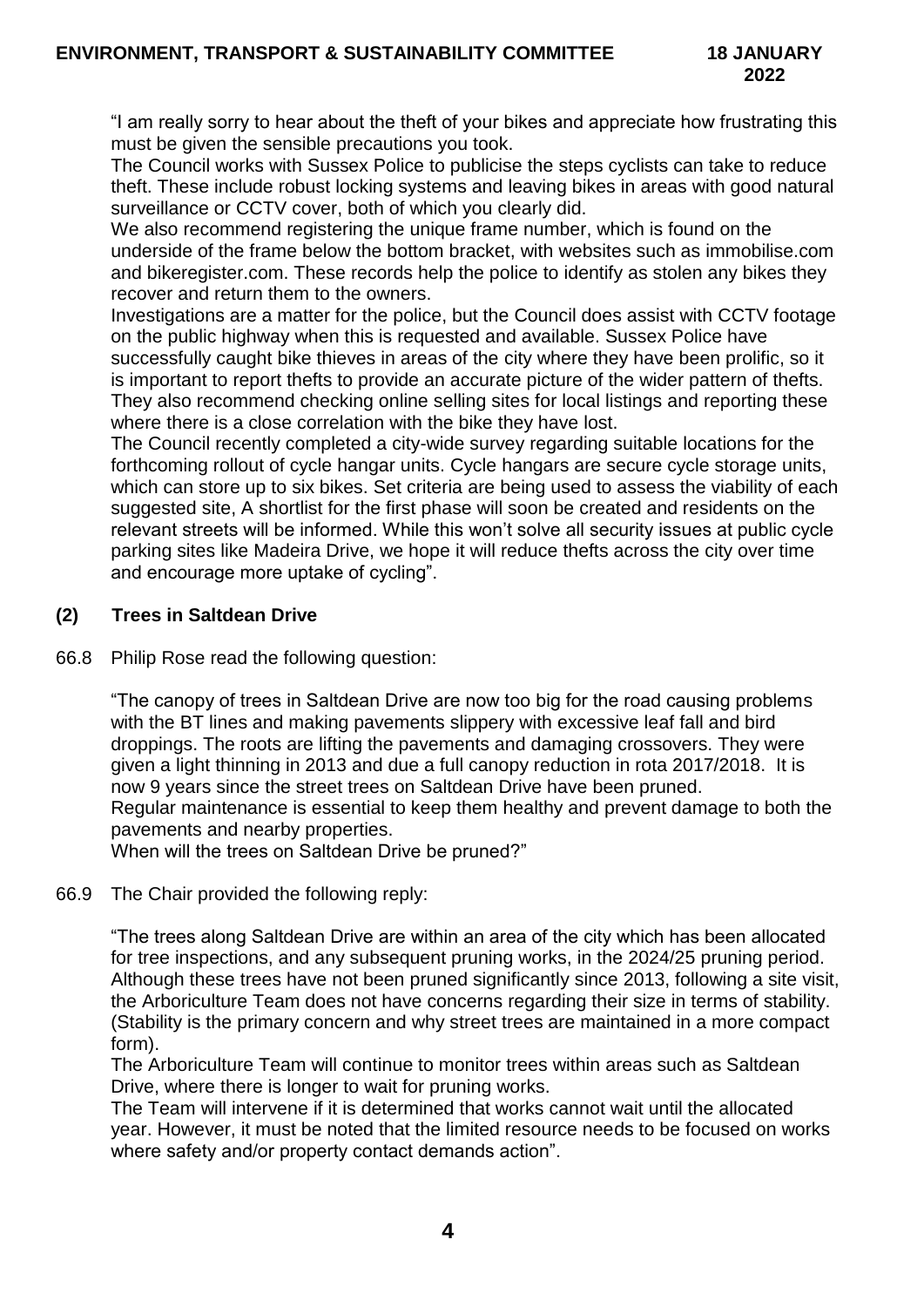66.10 Philip Rose asked the following supplementary question:

"It's now been 15 years since the trees are being pruned and I think leaving it another few years is going to be too long. So I do think you need to take it back to the relevant department and tell them these trees do need some reduction".

66.11 The Chair provided the following reply:

"We'll be happy to get them to get that double checked for you".

#### **(3) Valley Gardens**

66.12 Daniel Nathan read the following question:

"How is it possible for key stakeholders in the city to comment upon or ask questions about Valley Gardens Phase 3 Revised Scheme with Detailed Design Principles when background papers and detailed design plans have been withheld from public inspection despite numerous requests to the Chair and senior planning officer?"

66.13 The Chair provided the following reply:

"Thank you for your question, Daniel. Throughout the development of the final section of the Valley Gardens, there has been extensive and ongoing engagement and consultation with a wide range of organisations and representatives of various interests. This has really helped to inform the technical and engineering aspects of the design to ensure that the previously agreed core objectives and decisions of this committee are fulfilled.

No background papers or plans have been withheld from people but bringing all this information together has involved a considerable amount of effort and time to ensure that the design can be considered by this committee. This included a meeting of the Member Working Group on Friday 7th January, which has oversight of the Valley Gardens project, to discuss particular aspects of the scheme. Unfortunately, this did delay the publication of the report but was a necessary part of finalising some details of the design that we will be considering today".

66.14 Daniel Nathan asked the following supplementary question:

"The lengthy officer report refers to air quality, noise pollution and traffic modelling and also a traffic stimulation model that astonishingly, even the bus company only got to see at 10am on Friday last week. This data appears to still be secret. So my question is, please confirm that you will share all of this data and modelling and the simulation publicly within the next seven days".

66.15 The following response was provided on behalf of the Chair:

"What we're able to do is ensure that all the relevant information in terms of outputs that are required for making a sound decision are available, we have no problem in sharing that information. Some of the information that you might be requesting is not necessarily in a format that can be easily shared. We're not looking to hide any information here is in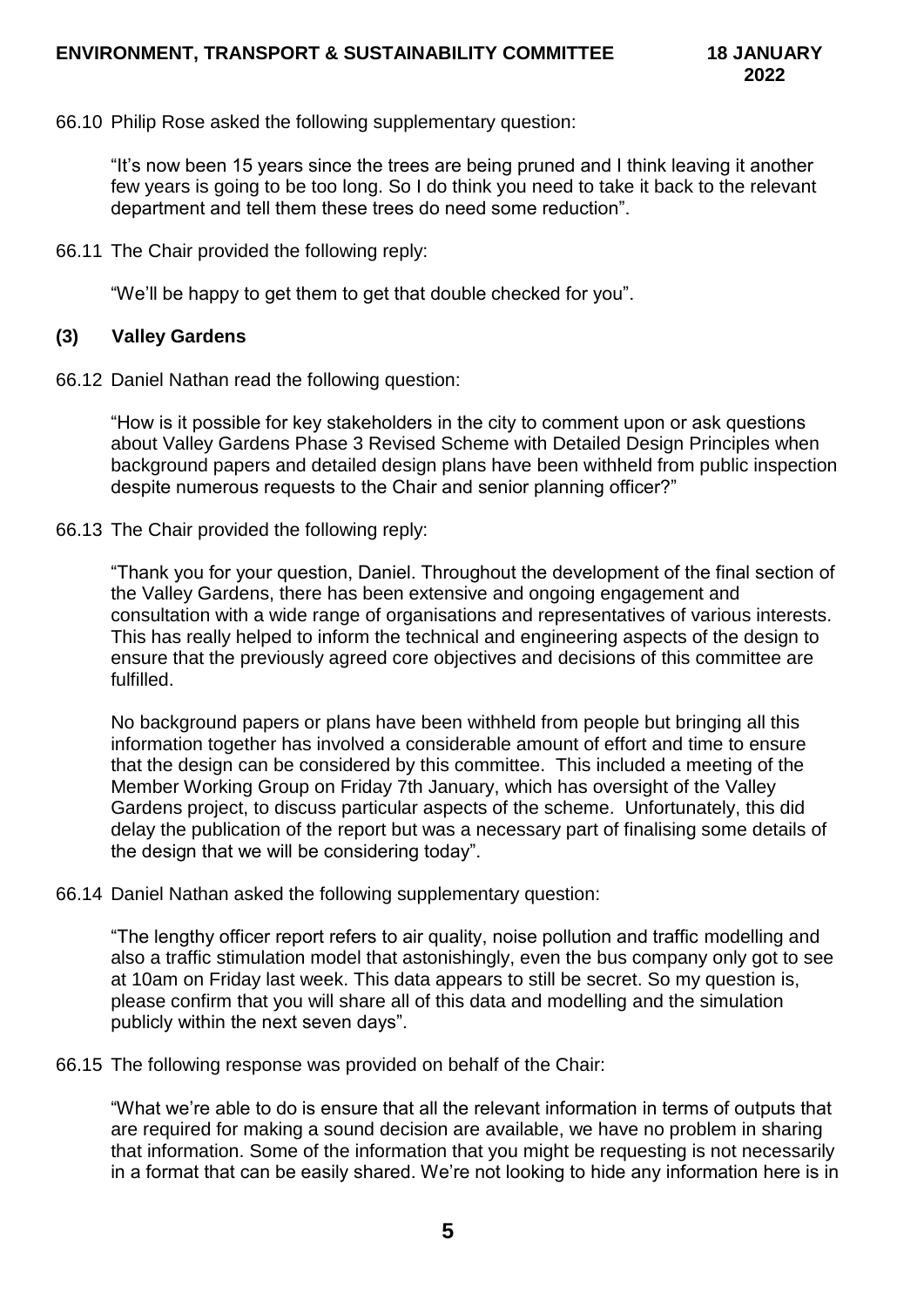a data format that would require certain software to use. We are happy to engage with stakeholders throughout the process of the Valley Gardens scheme and I'm sure there will be debates about that in the committee later. You will also see in the papers there is a full record of all the engagement that has taken place to date".

## **(C) Deputations**

## **(1) Play area refurbishment**

- 66.16 The Committee considered a deputation requesting increased resident input into play area refurbishments and for a pause in the current consultation whilst options for that was undertaken.
- 66.17 The Chair provided the following response:

"Thank you for your deputation. As you rightly observe, play is vitally important for the development of children and young people through its promotion of health and wellbeing.

We are pleased that you acknowledge the importance of the council's £3 million investment, creating the UK largest playground refurbishment programme in 20 years but I am sorry to hear about your bad experiences.

In Autumn 2020 during the pandemic, an audit of play facilities across the city identified that over 100 play apparatus needed to be removed, as they had come to the end of their safe working life.

In response to this extreme loss of facilities, City Parks quickly had to identify funding and a delivery process to replace the failing apparatus.

Over a period of around six months, a finance and refurbishment package was created and signed off by this committee in January 2021 and Policy & Resources Committee in March 2021.

26 of the 45 playgrounds will be completed by March 2022 and are contractually committed. The remaining 19 sites will be installed over the next three years.

To date, City Parks have carried out consultation, with the resources available, for each of the parks planned for refurbishment before the end of March 2022. This includes working with Friends groups, local councillors, accessibility groups and holding on-site pop-up consultations.

Last year's media release for the Preston Park playground highlights the impact that the Friends Groups have on the refurbishment programme. Through the Friends of Preston Park, 600 members were consulted about what they would like to see for their children in the future

More informal consultations have always been undertaken with park users through the Play Development Officer whilst on site. I encourage the general public to support and join their local Friends Groups as the simplest way to keep up to date with park changes.

In response to the six points you have raised for consideration, City Parks will do the following:

Because City Parks have made good progress in delivering the Programme to date, the team will explore the possibility of pausing the Programme to identify what further consultation can take place, within the resources and time available. The team believe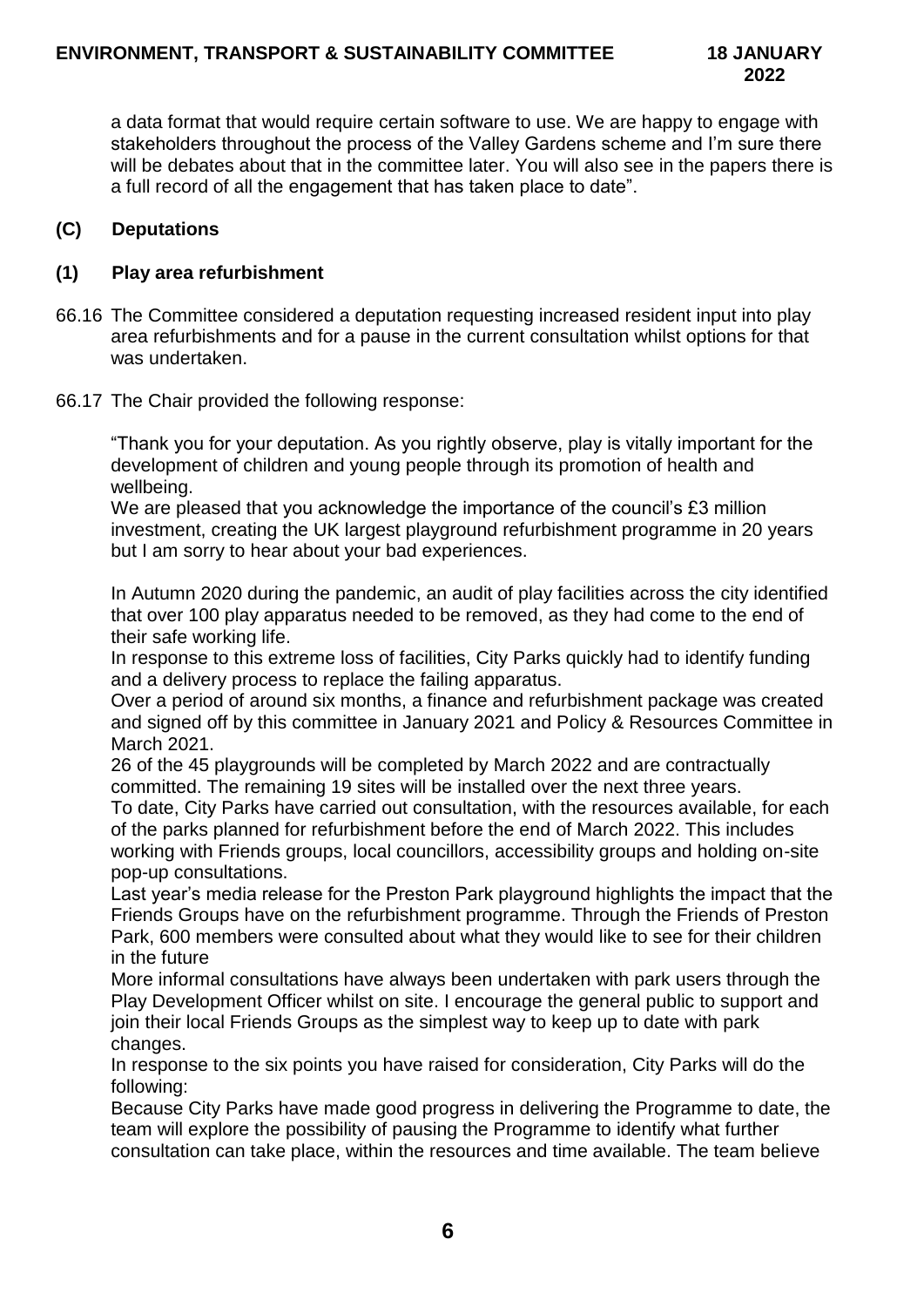that it is possible to complete online consultations for the remaining sites and this will be explored further.

Furthermore, consultations can only take place within the resources available.

Therefore, the council cannot commit to more than online consultations at this stage, but this will be explored further.

The council's online consultation portal will be utilised to obtain feedback on the remaining sites within the Programme. All stakeholders, including SEND groups, can use this means to provide feedback.

City Parks have been seeking to utilise a representative from the Special Educational Needs and Disabilities Children's Forum to participate in the consultation process and review sites during and after completion. How this can be better used will also be explored.

City Parks will look at how the council currently engage with children and young people within other service areas to see where there are opportunities to use existing networks and channels.

I hope this has provided acknowledgement that we have given your deputation due consideration, and we would like to thank you again for bringing this important matter to our attention. I will ask City Parks to continue to engage with you to improve the consultation.

- 66.18 Councillor Wilkinson moved a motion to request an officer report on the matter.
- 66.19 Councillor Platts formally seconded the motion.
- 66.20 **Resolved-** That the Committee receive a report to a future meeting responding to the petition request.

### **(2) Liveable Neighbourhood**

- 66.21 The Committee considered a deputation requesting a Liveable Neighbourhood be initiated in the Lower North-East Hanover area.
- 66.22 The Chair provided the following response:

"Thank you for your deputation and for attending today on behalf of your community, Matt. I really welcome that you have worked closely with your neighbours to consider the consequences of traffic impacts on your community and have also set up a petition to gather support for this.

The creation of Liveable Streets and Neighbourhoods across the city is a key priority for us which will help deliver a wide range of benefits for local people, a number of which you have identified in your deputation. Residential areas which are safe, healthy and sustainable places to live in and move around are really important ways to make our city a better place to live in. As you have recognised, tackling transport and travel issues by lowering traffic levels in certain streets will really contribute to this.

We are already working on the development of a pilot scheme for the Hanover & Tarner area and will be consulting on proposals later this year. The committee has also agreed to develop an assessment process to enable the evaluation of requests for similar measures from other parts of the city. This will provide the opportunity to assess and prioritise locations in a transparent and consistent manner. I can confirm that your request will be considered within that assessment process, alongside other requests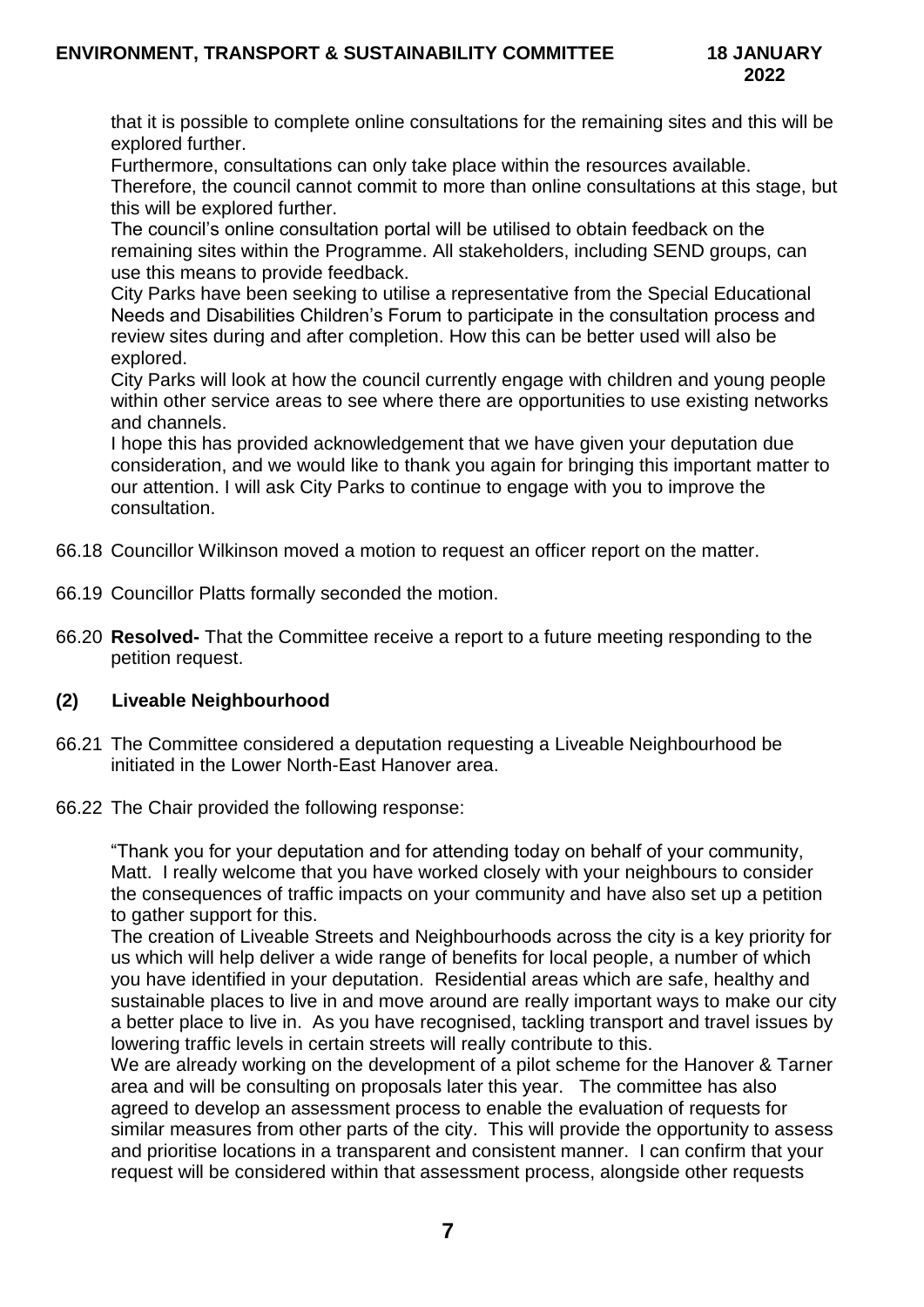that have been received, once it has been agreed. In the meantime, it will be helpful to receive any further information that you have compiled about some of the issues that you have identified and how they may be overcome. I will ask officers to write to you requesting this.

Funding has also been allocated to provide pocket parks, street trees and cycle hangars across the city – measures which will also help to make local streets a better environment for communities to use and enjoy. We also have a programme of School Streets, which is being delivered and involves close working with local communities on their development and their operation".

66.23 **Resolved-** That the Committee note the deputation.

### **67 ITEMS REFERRED FROM COUNCIL**

**(A) Petitions**

#### **(1) Bring back Brighton & Hove In Bloom**

- 67.1 The Committee considered a petition referred to it by Full Council that requested the return of the City in Bloom competition.
- 67.2 The Chair provided the following response:

"In Bloom has changed a great deal and has moved away from an emphasis on traditional floral displays to sustainable displays that support biodiversity, aims that I support.

The way In Bloom used to operate was not inexpensive.

In 2007/2008, the year before funding was reduced, the budget was £61,810. In the current financial situation, it would unfortunately not be easy to provide such funding due to the huge amounts of cuts we have to make due to years of austerity and enormous cuts to local government".

- 67.3 Councillor Nemeth moved a motion to call for an officer report on the matter.
- 67.4 Councillor Bagaeen formally seconded the motion.
- 67.5 **Resolved-** That the Committee receive a report to a future meeting responding to the petition request.

#### **68 MEMBER INVOLVEMENT**

**(B) Written Questions**

### **(1) Green Flag Status**

68.1 Councillor Platts read the following question:

"I would like to commend the work of Council staff and the community on the award of prestigious Green Flags for seven of our parks and open spaces because they are well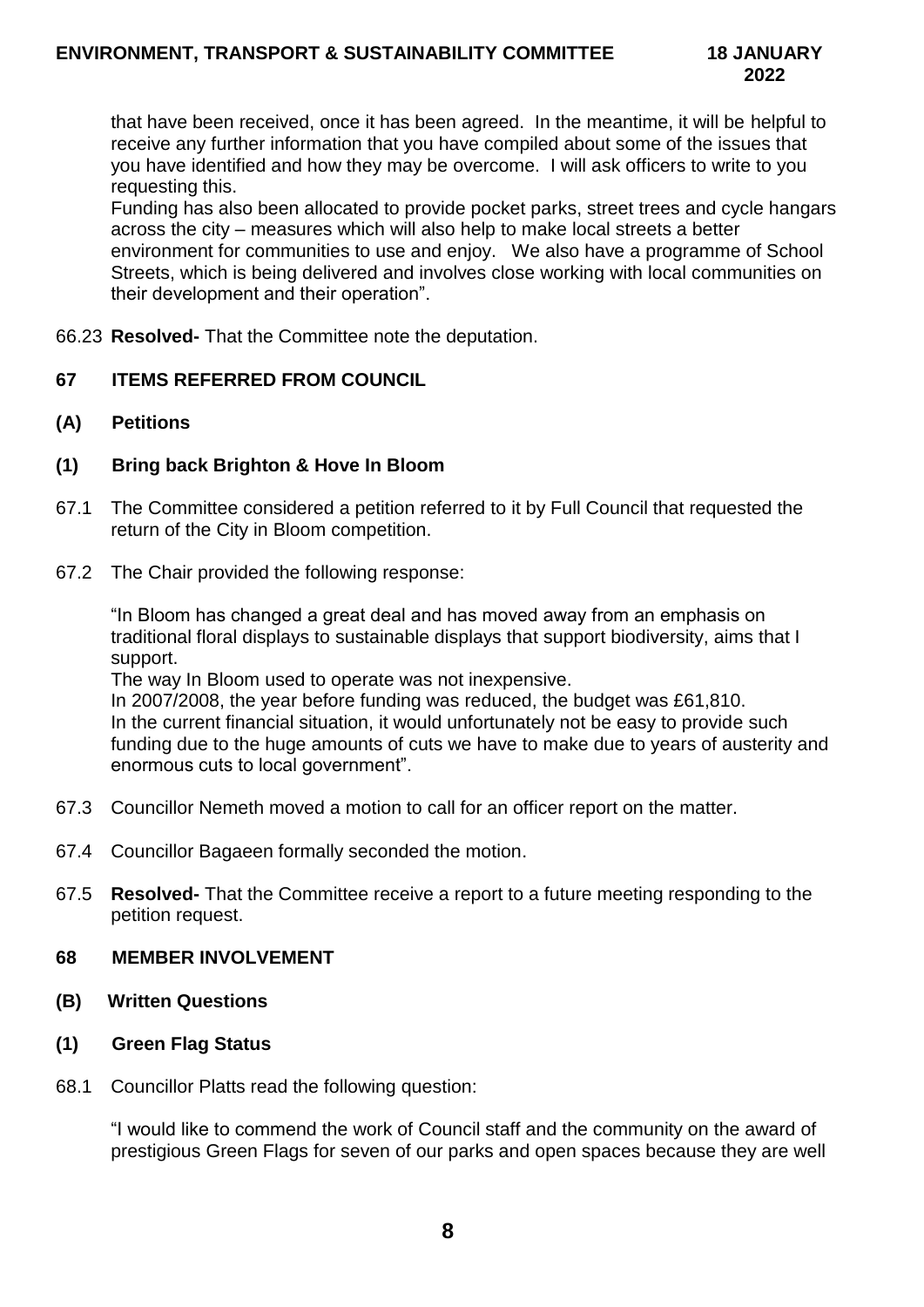maintained, provide a good community focus and have excellent facilities. What steps are being taken to secure Green Flag status for East Brighton Park?"

68.2 The Chair provided the following reply:

"Thank you for your question.

Currently, there are no resources identified to increase the number of Green Flag parks in the City.

Despite the impact of Covid on the overall condition of parks, City Parks has managed to maintain all our Green Flags accreditations.

It is hoped that the imminent restructure of City Parks will attract some additional skilled gardeners which, combined with the level of additional funding received to City Parks, could open up opportunities to seek more Green Flag accreditations.

Brighton & Hove has a spread of Green Flag parks across the city. If further accreditations are sought, this committee will need to decide which parks to put forward as it is not realistic in the current economic climate to expect to get all parks to this standard.

There will be a report to committee on this when the budget situation is clearer for next year".

## **(2) Bins at Saltdean Oval Park**

68.3 Councillor Fishleigh read the following question:

"I have been requesting new bins for Saltdean Oval Park since being elected in May 2019. Sadly, none have been forthcoming and in fact 2 have been removed. Please don't refer to the binfrastructure survey in your answer. I don't need a survey to know that new bins are needed in a park which is 50m from my home. If I buy bins to put by the skate park and the football court, will BHCC empty them on a regular basis please?"

68.4 The Chair provided the following reply:

"Thank you for your question and for your offer to buy bins for Saltdean Oval Park. Sadly, and as has been mentioned at previous committees, it's not as simple as just placing the bins.

City Environment must have the capacity and resources to empty the bins on a regular basis and, at present, is unable to do so. You referred to Bin Infrastructure in your question and it is through delivery of this Action Plan (not survey), that Cityclean is looking at how to create additional capacity without the need for additional resources. A project is in place to progress this, and senior officers have recently told me that the service has not had the capacity or resources to move things as quickly as we would have liked".

68.5 Councillor Fishleigh asked the following supplementary question:

"If I buy the bins and I ask residents to pick up and put the turquoise bags next to the existing bin, will the council take those bins away please?"

68.6 On behalf of the Chair, the following response was provided: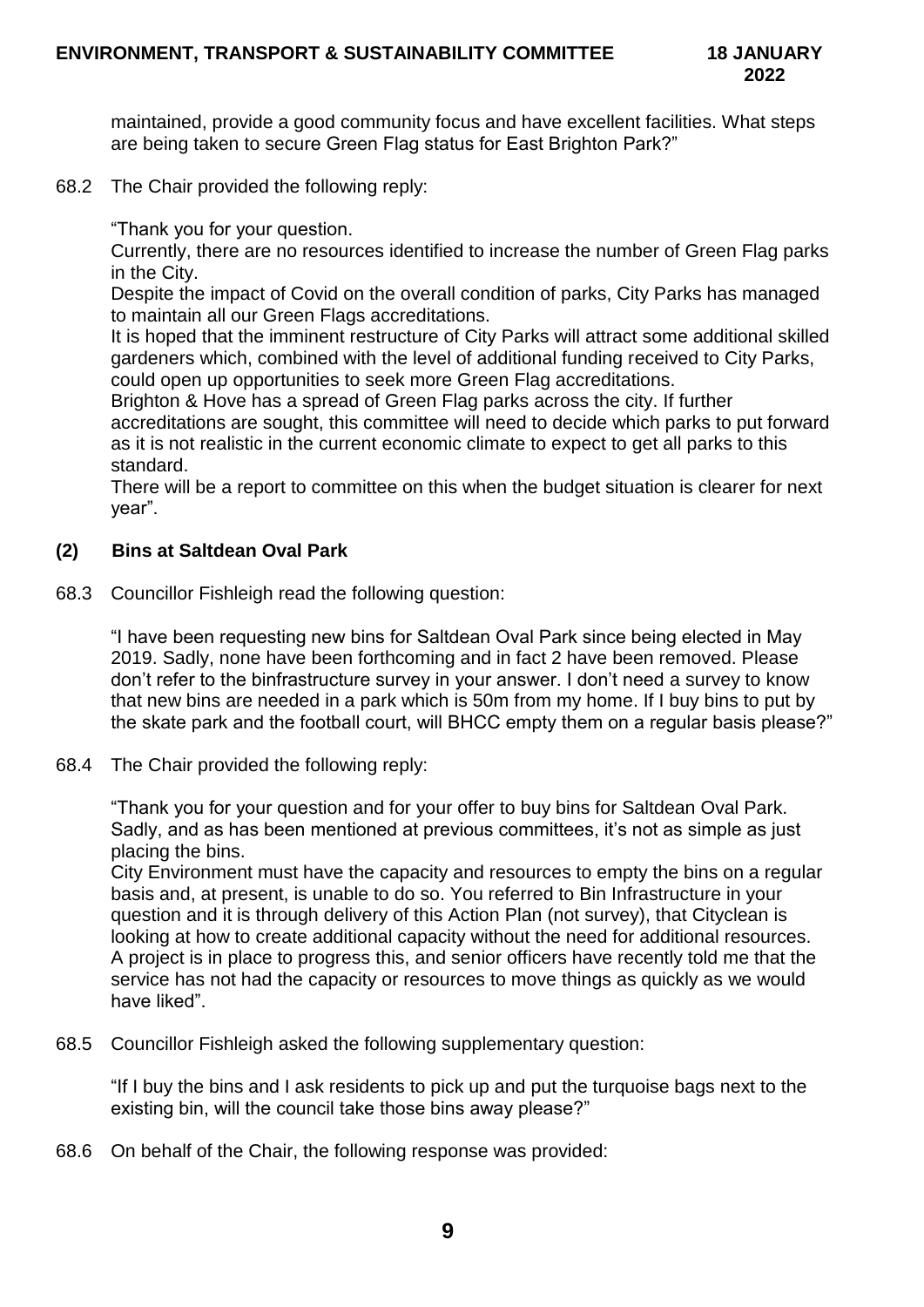"I can't give a response here but would be happy to speak with Councillor Fishleigh outside the meeting".

## **(3) Ovingdean Waste Bins**

68.7 Councillor Fishleigh read the following question:

"Residents of Ovingdean have repeatedly come to committee to ask for general waste bins to be provided on the village's main pedestrian routes. They have even provided suggested locations - and the residents association has said it has funds to contribute. Please would you give me an update on progress?"

68.8 The Chair provided the following reply:

"Thank you for your question.

My response is based on answers to previous similar questions and to the reply provided to the previous question.

The sites suggested by residents have been reviewed and feedback on these was provided to this committee in September 2021. The locations that are possible will be considered as part of the wholescale review of the bin infrastructure across the city. As I said earlier, Cityclean needs to ensure it has the resources to empty these bins once they are installed, which is why it is not possible to implement immediately. The potential locations will be included as part of this".

68.9 Councillor Fishleigh asked the following supplementary question:

"What are the timescales for the completion of the Binfrastructure survey and the rollout of new bins in Ovingdean, Saltdean and Rottingdean?"

68.10 On behalf of the Chair, the following response was provided:

"That's not something I have to hand; we'll have to get back to Councillor Fishleigh".

### **(4) Car Free City**

68.11 Councillor Fishleigh read the following question:

"Do you agree that a car-free city is not the same as a liveable city and therefore the terms shouldn't be used interchangeably by officers or councillors at BHCC?"

68.12 The Chair provided the following reply:

"A report on options for a Liveable City Centre was presented to ETS Committee in January last year and made clear the move away from using the term 'Car Free City Centre' which had previously been used. Additionally, the city's local theme to mark the annual World Car Free Day last September, was 'A liveable city for everyone', paying recognition to the aims of becoming a liveable city and promoting travel that is active and inclusive.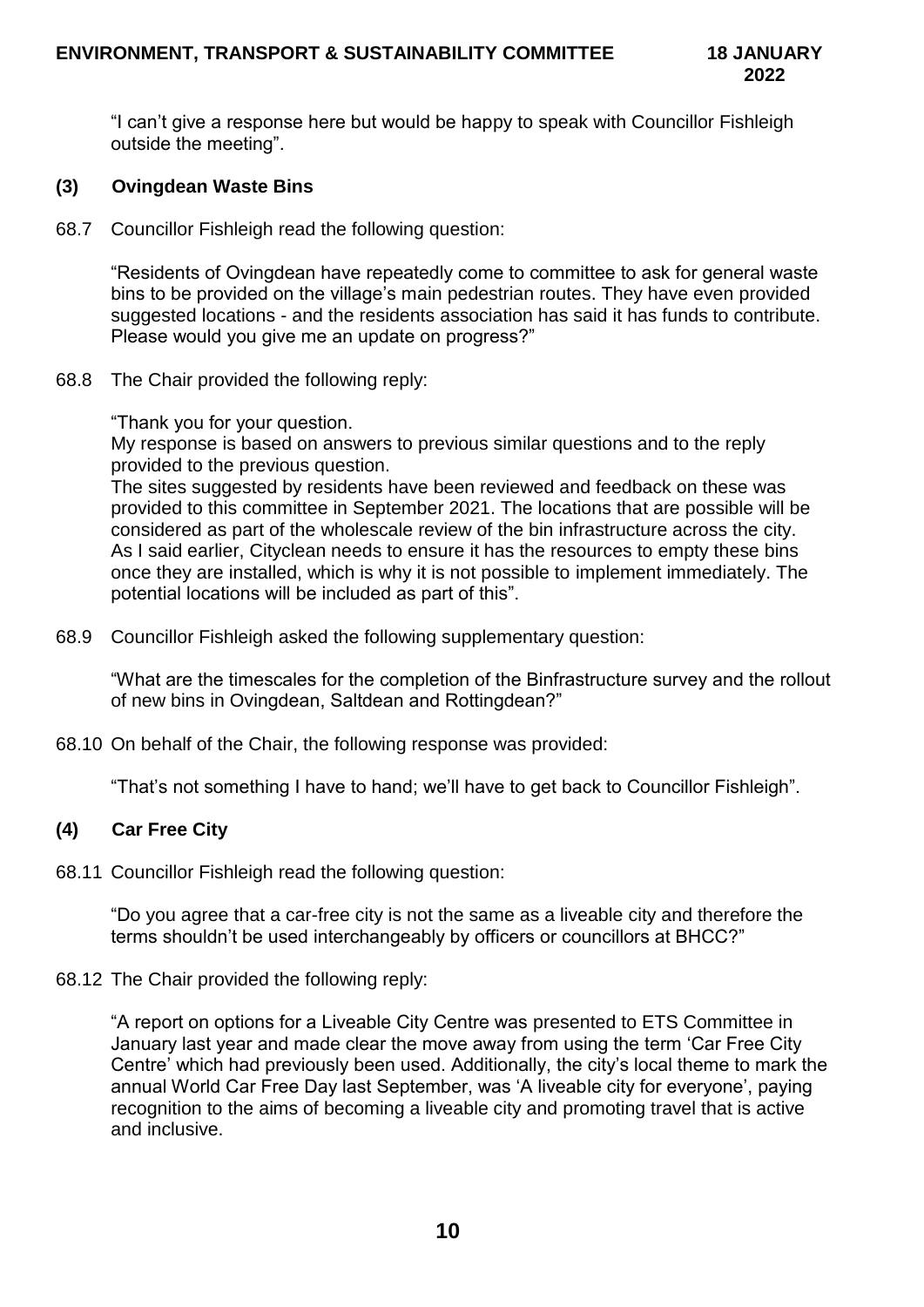In order for us to create a liveable city which can be carbon neutral by 2030, requires a shift in travel habits away from car use, particularly for shorter journeys. These are principles outlined in the draft Local Transport Plan 5".

68.13 Councillor Fishleigh asked the following supplementary question:

"Are you familiar with the Mobility Index produced by the Economist Intelligence Unit that ranks cities across five critical capacities: stability, healthcare, education, culture and environment. Therefore, to use this phrase is just another buzzword the council has latched onto and is using incorrectly".

68.14 The Chair provided the following reply:

"I have heard of it but I'm happy to look into it further".

#### **(5) Valley Gardens**

68.15 Councillor Fishleigh read the following question:

"Could you confirm the relationship between the company that manages the cameras and the fines at the Valley Gardens Bus Gates - and Project Centre, the company that managed the detailed design and delivery of the first two parts of the Valley Gardens scheme and has been awarded a similar contract for Phase 3 too?"

68.16 The Chair provided the following reply:

"There is no relationship between the consultant that designed the first two phases of Valley Gardens and the management of Bus Lane camera income. Bus lane CCTV camera installation and enforcement is managed by Council Officers within the Council rather than by any external company. All Bus Lane PCN's are issued through CCTV and are reviewed first by Council Officers within the Traffic Control Centre. Any appeals are also dealt with in-house by the Council's PCN Appeals team and any unsuccessful appeals can then be dealt with independently through the Traffic Penalty Tribunal. All income from Bus Lane PCN's and Parking Income goes to the Council, not to any external organisation".

68.17 Councillor Fishleigh asked the following supplementary question:

"Please will you investigate further and make sure that you give me the correct information in written format within the next seven days?"

68.18 On behalf of the Chair, the following reply was provided:

"We are aware that Marston Holdings are a parent company but the answer is absolutely correct in that the management of the PCN's for bus lanes are managed inhouse by the council not by Project Centre or NSL or Marston Holdings. Any income from PCN's whether it is on-street parking or bus lane camera enforcement comes straight to the council and not any private organisation or third party. Project Centre are a designer, they were appointed through a competitive tender using our framework and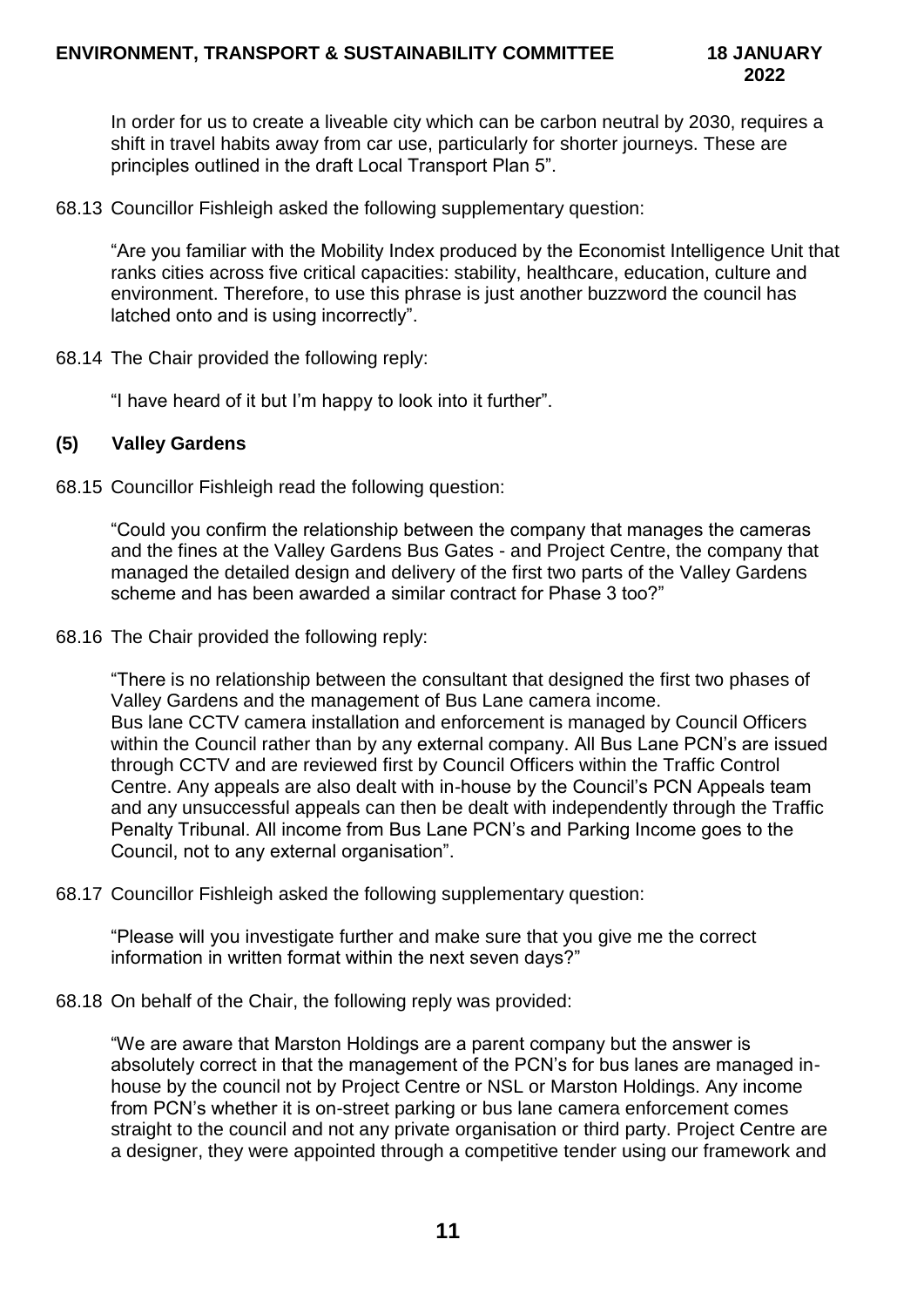were successful in their bid to undertake the detailed design work on Valley Gardens Phase 1, 2 and 3".

## **(6) Wish Park Disabled Access**

68.19 Councillor Nemeth read the following question:

"What work has been carried out to restore access around the perimeter of Wish Park to all members of the community following the removal of public access along the pathway outside the Saxon Road pavilion?"

68.20 The Chair provided the following reply:

"Thank you for your question.

Following a similar question being asked at this committee in September 2021, I asked officers to review the situation.

Officers have reviewed again the costs and benefits of installing a new footpath within the park around the existing fencing.

The cost is at least eight-thousand-pounds which City Parks advise would not be advised expenditure at this time given there is an existing route on the western side of the nursery building".

68.21 Councillor Nemeth asked the following supplementary question:

"Could this be expedited and looked into as it is a council created issue?"

68.22 On behalf of the Chair, the following reply was provided: "We will look into this further and hold a meeting with Councillor Nemeth".

### **(7) Mallory House Tree Removal**

68.23 Councillor Bagaeen read the following question:

"At the last ETS meeting, members were told that the cost of replacing one tree could run into thousands of pounds sterling. This month, the Council agreed that trees can be felled, as opposed to reducing their height, and officers issued a remedial notice to this effect. How has it become acceptable to fell healthy trees in Hove under your watch?"

### 68.24 The Chair provided the following reply:

"Thank you for your question.

The trees in question do not fall within a conservation area and are not covered by a Tree Preservation Order. This means the owner had no obligation to obtain the council's permission to fell and has chosen to fell the trees.

Closely adhering to the government's guidelines on high hedges, a remedial notice was served on the owner to reduce the height of a row of Lawson Cypress on the site. This remedial notice stipulates a maximum height but the owner is entitled to cut to a lower height or totally remove the row of trees, if they choose.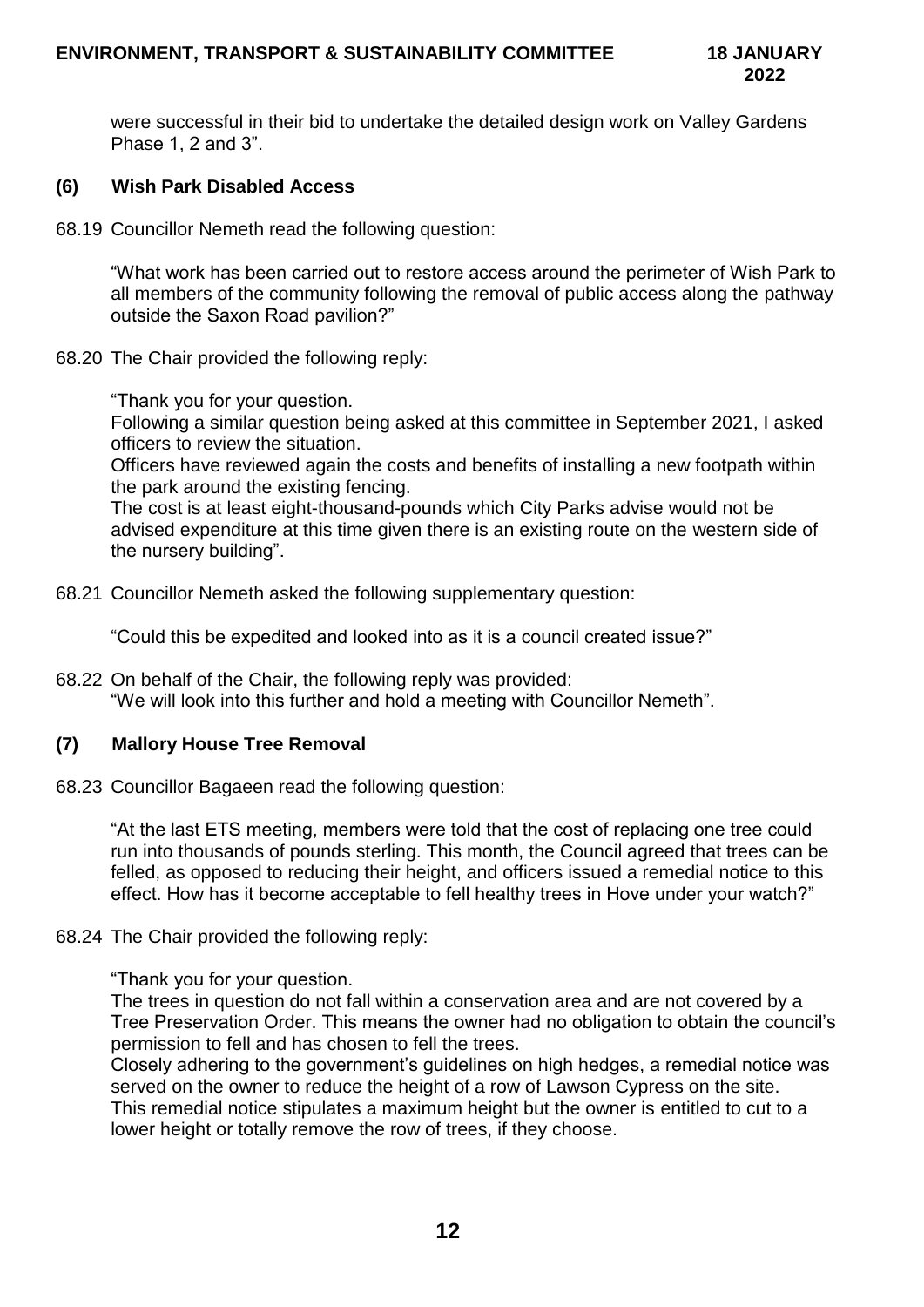An emergency area order TPO 2022 (1) was served on the 7th of January to prevent further removal in the short term. Officers will return to the property in the spring to confirm the TPO and identify the specific trees covered.

The high hedge legislation falls under part 8 of the Anti-Social Behaviour Act 2003".

68.25 Councillor Bagaeen asked the following supplementary question:

"Can I request officers to investigate whether what was felled or cut back constitutes a breach of the Town & Country Regulation Order 2012".

#### **(8) Camera Fines**

68.26 Councillor Nemeth read the following question:

"Please provide an up-to-date breakdown of camera fines to motorists, by all camera locations, detailing numbers of fines, amount raised, detail of offence, and numbers of appeals won/lost for each of the last three years".

68.27 The Chair provided the following reply:

"The information requested is very detailed and not something that can be read out with context or clarity in this meeting. I earlier provided an update on the situation for the CCTV cameras in Valley Gardens and I'll send you all of the information and data in regard to this request subsequent to the meeting".

68.28 Councillor Nemeth asked the following supplementary question:

"Can I have that information quickly?"

68.29 On behalf of the Chair, the following reply was provided:

"The information is almost ready so hopefully it can be sent to you very soon".

### **(9) Parking Permits**

68.30 Councillor Nemeth read the following question:

"What consideration has been given to extending the expiry date of visitor parking permits to take into account COVID restrictions?"

#### 68.31 The Chair provided the following reply:

"It was agreed at the end of 2020 to extend visitor permits that had expired in 2020 for a further year as a large amount of the year was spent in lockdown and there were restrictions on having visitors due to measures implemented by central government. The Council publicised this accordingly and residents have had the time to manage the amount of visitor permits they purchased.

Given things have settled down and travel patterns by vehicles have recovered to prepandemic levels and in some cases exceeded these, it has been decided not to extend visitor permits that expired in 2021 for a further period. It should be for residents to plan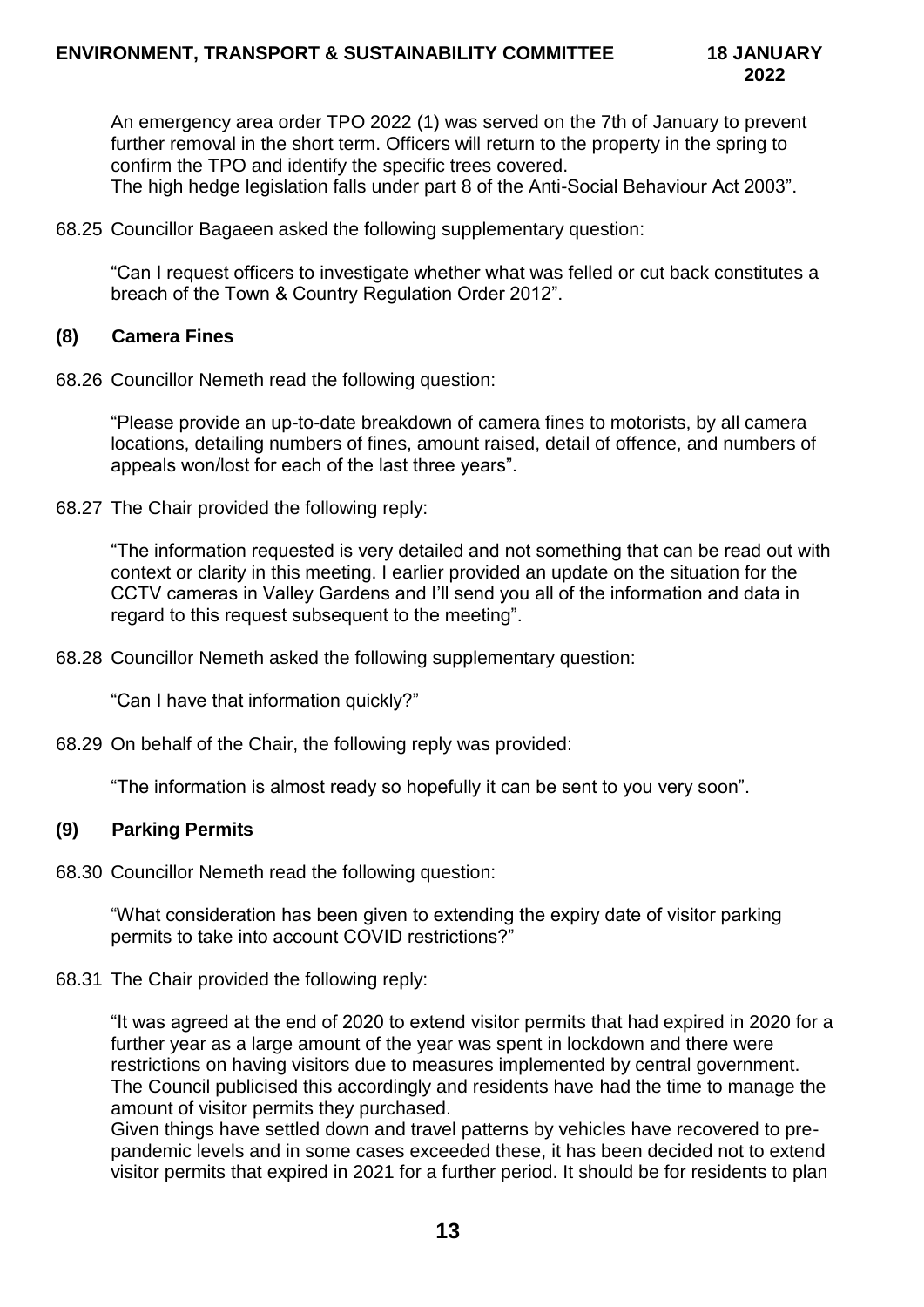and manage their visitor permit requirements rather than building up stocks that are carried forward into following years. It's important to clarify residents don't have to buy all their allocation of residents in one go. If the national picture changes in terms of new restrictions then we will review this accordingly".

## **(10) Pavement renewal in Conservation Areas**

68.32 Councillor Nemeth read the following question:

"Following several recent controversial incidents that have led to much protest from residents and amenity societies locally, what is the Council's policy on replacing pavement slabs with tarmac in Conservation Areas and why does it appear to have recently changed?"

68.33 The Chair provided the following reply:

"A policy has been in place for many years that sets out the approach to repair /replacement of footway materials. This policy has always promoted the use of asphalt as a material that is both long lasting and more economical in use.

The policy does include reference to conservation areas, but no specific direction and each scheme has to be considered when it is being planned. This policy is due for review and in light of the need to reduce carbon and meet the council's objective of carbon neutrality it is clear that things need to change. The full life cycle of footway construction has to be considered and ultimately the carbon footprint for obtaining materials and then future life.

The recent schemes used asphalt as the replacement material as the existing footways suffered from trip hazards and different types of slabs, particularly where continuous vehicle overrunning adjacent to crossovers led to badly cracked slabs, asphalt is more flexible and able to (more easily) withstand vehicle damage . Each site was considered in light of the policy and the material selected to meet the sustainable low carbon objectives".

68.34 Councillor Nemeth asked the following supplementary question:

"When the new plan is done, however it is done, can consultation be a large factor in whatever plan is made?"

68.35 The Chair provided the following reply:

"I've had a similar problem in my ward actually so this is something we will need to address".

# **(11) Hangleton Park budget measures**

68.36 On behalf of Councillor Lewry, Councillor Nemeth read the following question:

The following expenditure item was agreed to at the City Budget in March 2021: *£0.090m capital investment for: A) tree planting around phone masts; replacement play equipment in Patcham parks; resurfacing of Hangleton Park multipurpose play area; £0.020m replacement of the zip wire at Saltdean Oval Park and additional pothole repair*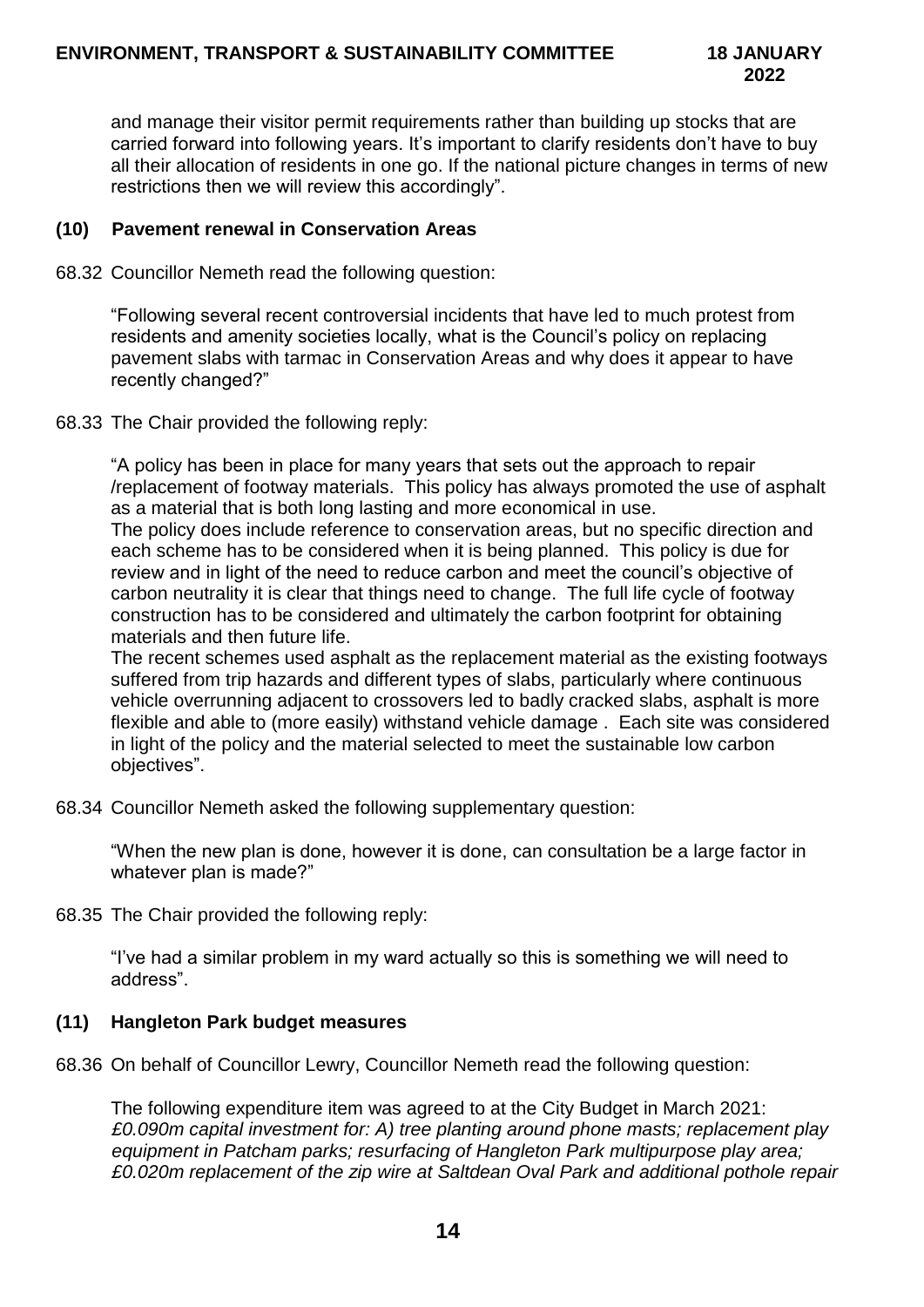*funding. B) £0.010m invest in open space sports infrastructure such as tennis court nets and basketball hoops. The open spaces to include Hangleton and Hove seafront. C) £0.010m capital investment in replacement bins in open spaces including Hove Park, Hove Recreation ground, Greenleas Park and Knoll Park.*

Please can the Chair advise the current status of the following budget expenditure projects referred to above:

- i) Resurfacing of Hangleton Park multipurpose play area.
- ii) New basketball hoops at Hangleton Park.

#### 68.37 The Chair provided the following reply:

"Investment is needed in our outdoor sports facilities and the additional funds allocated by council last year is very much appreciated to supplement S106 funding where it is available.

Hangleton Park Baseball hoops and back board are planned for replacement by end of April 2022.

Stoneham Park and Knoll Park Basket Ball hoops have already been completed. Stoneham Park MUGA has been replaced this year costing approx. £113k. In March 2022 we will be commencing work amounting to £300k in two MUGAs at Carden Park and Wild Park.

Hove Park Basket Ball court and Saunders Park will be reviewed for investment in May 2022.

We will review Hangleton Park MUGA surface but please be aware that the cost of this may exceed £10k in itself. However we will look at what the options are for improvements of this and all of our outdoor sports facilities. Further to this the works will be prioritised based on need to prevent the loss of the facility and where we can raise sufficient funding to undertake the required work – for example we may be able to progress works sooner in parks where S106 funding is available".

### **(D) Notices of Motion**

### **(1) Hangleton Link Road**

68.38 Councillor Janio moved the following Notice of Motion:

This council requests:

- 1. A report be submitted to the ETS Committee, detailing the funds required to fund a pedestrian bridge, and any necessary support infrastructure, across the Hangleton Link Road (A293) as near to the Hangleton Lane/Hangleton Link/Fox Way roundabout as practically possible; and
- 2. A report be submitted to the ETS Committee, detailing possible developments in the vicinity of the Hangleton Lane/Hangleton Link/Fox Way roundabout, that might be channelled into the crossing in 1. Above.
- 68.39 For the purposes of procedure, the Chair formally seconded the Notice of Motion.
- 68.40 Councillor Hamilton moved an amendment to the Notice of Motion as shown in bold italics below: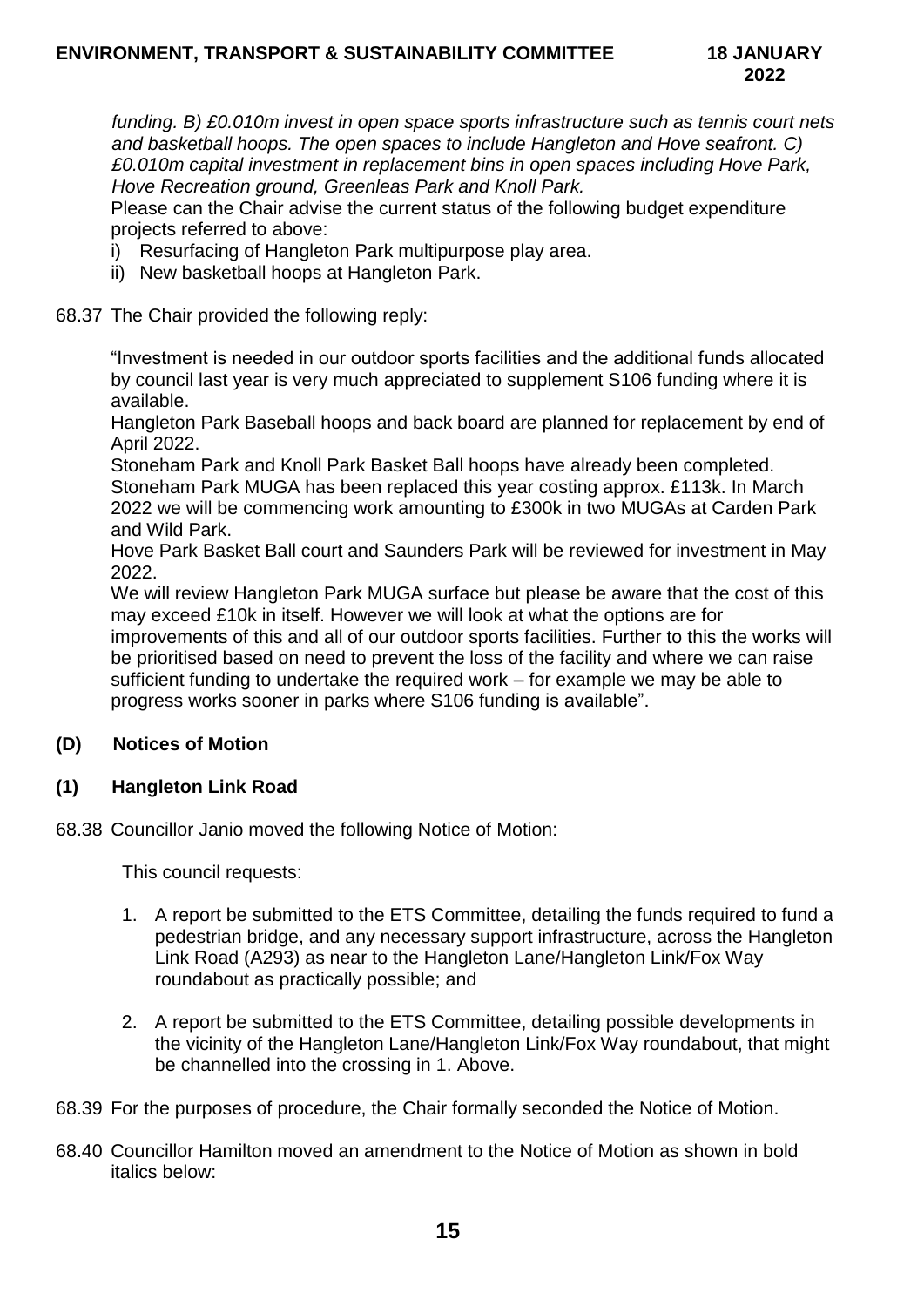## *3. A report be submitted to the ETS Committee that considers all options available to provide safe forms of crossing on the Hangleton Link Road.*

- 68.41 Councillor Wilkinson formally seconded the amendment.
- 68.42 The Chair then put the amendment to the Notice of Motion to the vote that passed.
- 68.43 The Chair then put the Notice of Motion as amended to the vote that was approved.

### 68.44 **Resolved-**

This council requests:

- 1. A report be submitted to the ETS Committee, detailing the funds required to fund a pedestrian bridge, and any necessary support infrastructure, across the Hangleton Link Road (A293) as near to the Hangleton Lane/Hangleton Link/Fox Way roundabout as practically possible; and
- 2. A report be submitted to the ETS Committee, detailing possible developments in the vicinity of the Hangleton Lane/Hangleton Link/Fox Way roundabout, that might be channelled into the crossing in 1. Above.
- 3. A report be submitted to the ETS Committee that considers all options available to provide safe forms of crossing on the Hangleton Link Road.

### **(2) Valley Gardens**

68.45 Councillor Fishleigh moved the following Notice of Motion:

This Council notes that there are a multitude of problems with the current plans that need to be resolved prior to work starting on VG3 including this small sample:

- The economic and health consequences of creating a five-lane road on the east side of the Old Steine directly in front of two city centre medical surgeries, homes and businesses
- The disbenefit of narrowing pavements by more than three metres
- How the bus loop works without a confusing, dangerous and slow filter system against oncoming traffic
- How buses and other vehicles will share lanes without causing vehicles to have to switch lanes or wait for passengers to get on and off
- Pedestrians have been placed in direct conflict with the new two-way cycle lane across the whole scheme including at Palace Pier and the planned new entrance to Pavilion Gardens.

This Council agrees that:

3. VG3 will happen but it is our responsibility to ensure that the scheme is implemented in the way that works for all users - and that there are no oversights or unintended consequences.

This Council agrees to: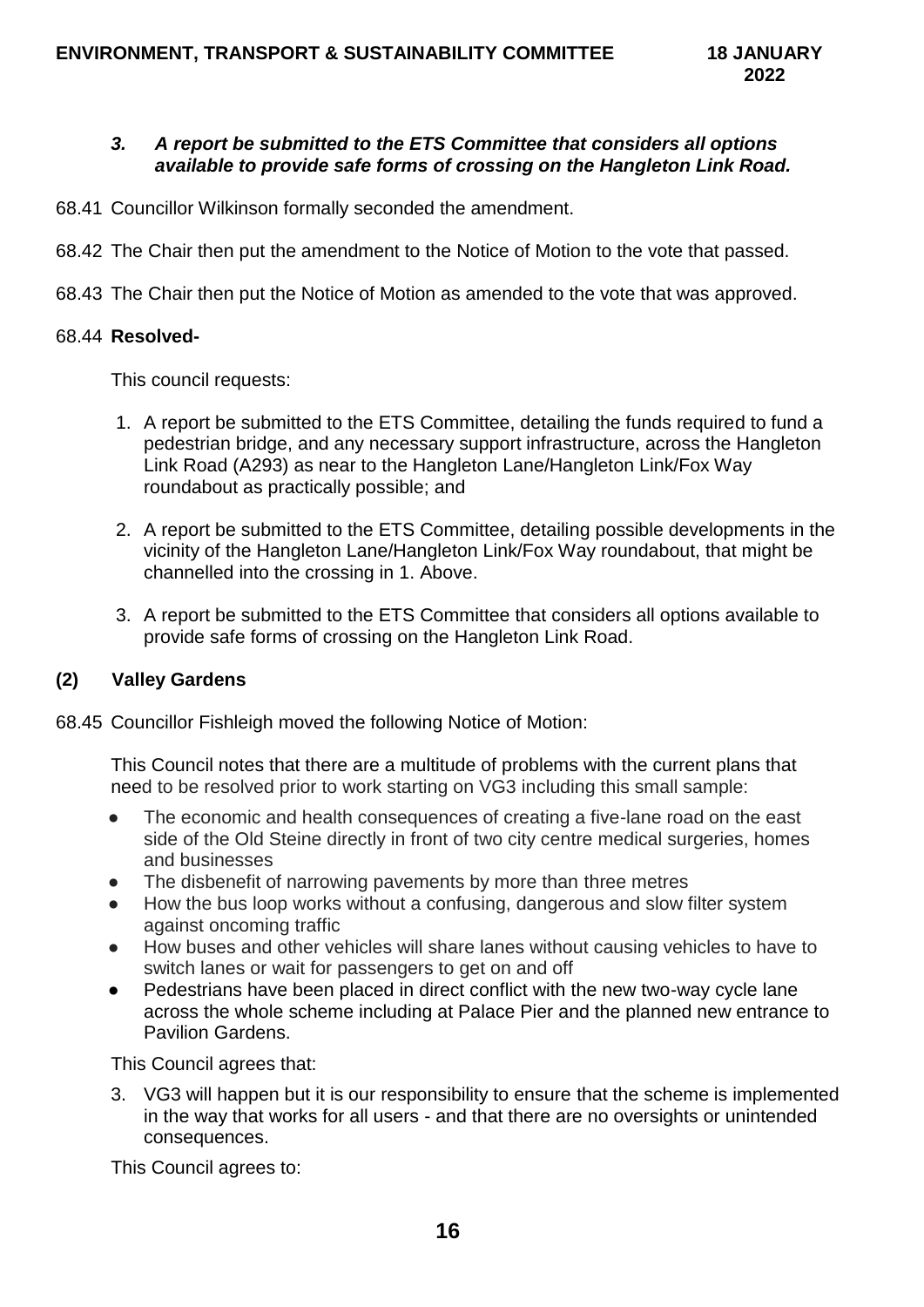Request the ET&S Committee to appoint a third-party and genuinely independent traffic consultant to evaluate the scheme as it stands at the moment. This consultant should then meet with all the stakeholders to hear their concerns about the current scheme and prepare a report that will be evaluated at a future full council.

68.46 The Chair then put the Notice of Motion to the vote that failed. Councillor Bagaeen and Councillor Nemeth requested that the official record reflected that they were in support of the Notice of Motion.

## **(3) Poor Condition of Pavements in Brighton & Hove**

68.47 Councillor Nemeth moved the following Notice of Motion:

This Council:

- 1. Reaffirms concerns that have been raised in the past about excessive use of glyphosate herbicides;
- 2. Notes widespread condemnation from residents and visitors alike of the current state of the pavements in Brighton & Hove;
- 3. Further notes that allowing weeds to take hold discourages active travel; raises the chance of injury to members of various vulnerable groups; increases costs for maintenance and compensation claims; and fosters a sense of neglect in the public realm; and
- 4. Calls for an urgent Officer Report to be presented to Environment, Transport & Sustainability Committee that sets out how pavements in the city can be rapidly brought to a high standard without excessive use of glyphosates.
- 68.48 Councillor Hills moved the following amendment to the Notice of Motion as shown in bold italics below:

This Council:

- 1. Reaffirms concerns that have been raised in the past about excessive **the** use of glyphosate herbicides;
- 2. Notes widespread condemnation from *some* residents and visitors alike *have*  **raised concern about** of the current state of the pavements in Brighton & Hove
- 3. Further notes that allowing weeds to take hold *may discourage* discourages active travel; raises the chance of injury to members of various vulnerable groups; increases costs for maintenance and compensation claims; and fosters a sense of neglect in the public realm; and
- *4. Notes that the parking of motor vehicles on pavements is a threat to residents' safety. It leads not only to cracks in pavements, allowing more opportunities for weeds to grow, but also makes pavements dangerous for people on foot and in wheelchairs; and reaffirms council's position that Government must fast-track legislation to ban pavement parking.*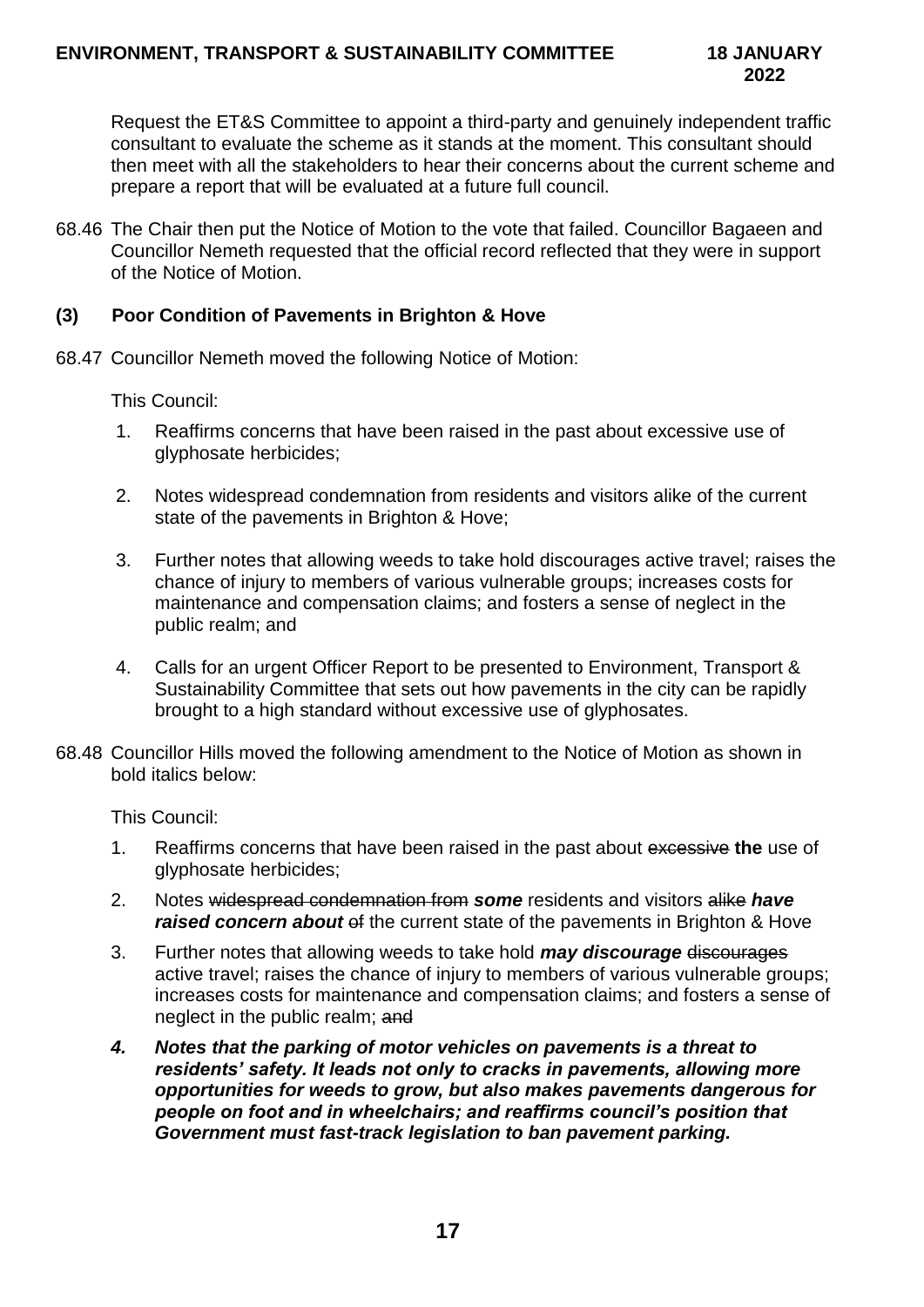- *5. Recognises recent key challenges in removing weeds; including a shortage of manual workers caused by both Brexit and the pandemic;*
- *6.* 4. Calls for an urgent Officer Report to be presented to *Notes that an upcoming report to* Environment, Transport & Sustainability Committee *will* set out how pavements in the city can be rapidly brought to a high standard without excessive use of glyphosates *the council manages weeds in the future, learning from the past few years of pesticide free removal; and*
- *7. Further notes that improvements to walking in the city were recently consulted on as part of the Local Cycling and Walking Infrastructure Plan (LCWIP).*
- 68.49 Councillor Fowler formally seconded the amendment.
- 68.50 The Chair then put the amendment to the vote that passed.
- 68.51 The Chair then put the Notice of Motion as amended to the vote that passed.

#### 68.52 **Resolved-**

This Council:

- 1. Reaffirms concerns that have been raised in the past about the use of glyphosate herbicides;
- 2. Notes some residents and visitors have raised concern about the current state of the pavements in Brighton & Hove
- 3. Further notes that allowing weeds to take hold may discourage active travel; raises the chance of injury to members of various vulnerable groups; increases costs for maintenance and compensation claims; and fosters a sense of neglect in the public realm;
- 4. Notes that the parking of motor vehicles on pavements is a threat to residents' safety. It leads not only to cracks in pavements, allowing more opportunities for weeds to grow, but also makes pavements dangerous for people on foot and in wheelchairs; and reaffirms council's position that Government must fast-track legislation to ban pavement parking.
- 5. Recognises recent key challenges in removing weeds; including a shortage of manual workers caused by both Brexit and the pandemic;
- 6*.* Notes that an upcoming report to Environment, Transport & Sustainability Committee will set out how the council manages weeds in the future, learning from the past few years of pesticide free removal; and
- 7. Further notes that improvements to walking in the city were recently consulted on as part of the Local Cycling and Walking Infrastructure Plan (LCWIP).

### **(4) Strike Preparedness**

68.53 Councillor Nemeth moved the following Notice of Motion:

This Committee: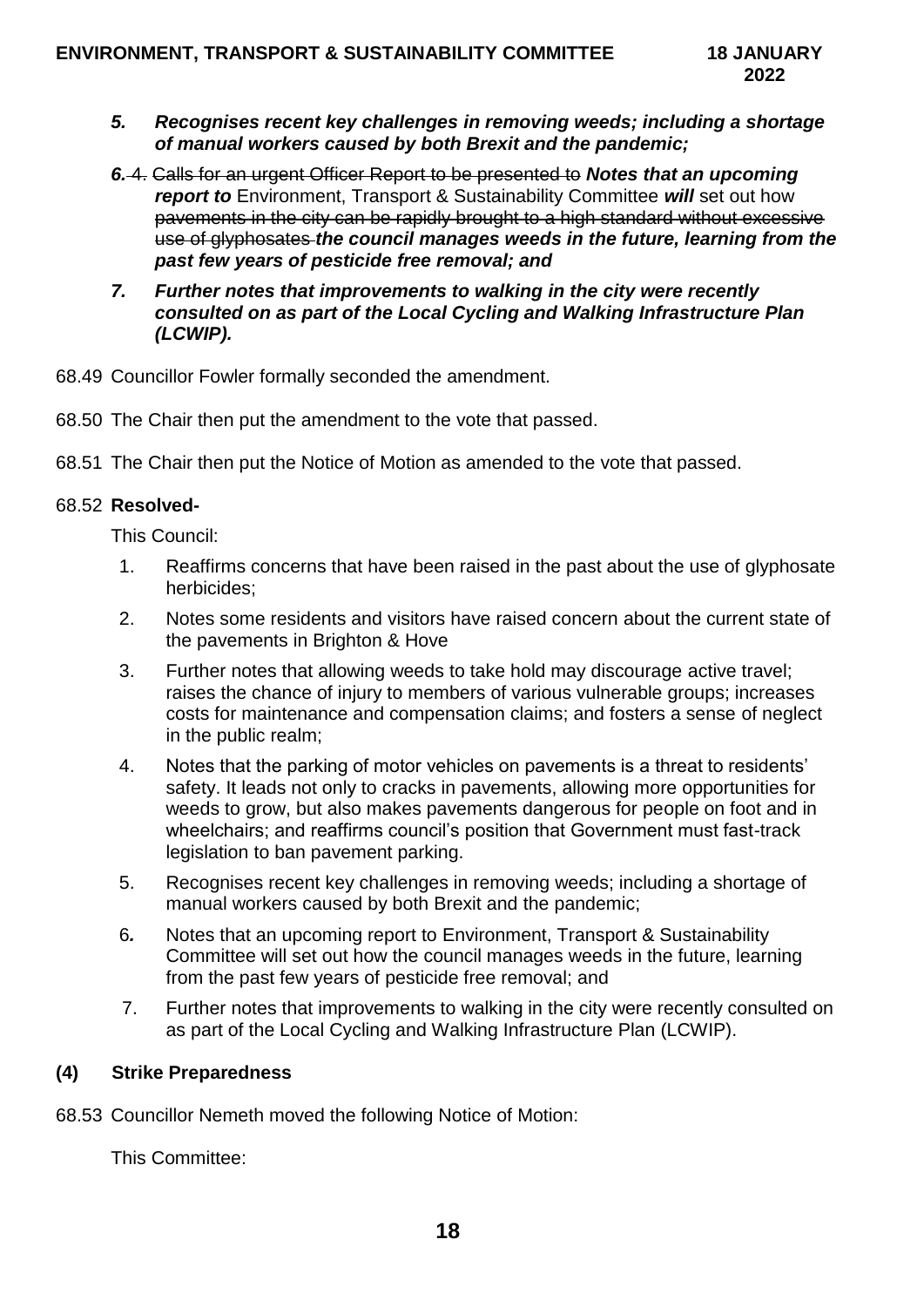- 1. Calls for an Officer Report detailing what measures are now in place to deal with future refuse strikes to ensure continuity of service and safety to the public.
- 68.54 Councillor Bagaeen formally seconded the Notice of Motion.
- 68.55 The Chair put the Notice of Motion to the vote that failed. Councillor Bagaeen and Councillor Nemeth requested that the official record reflected that they were in support of the Notice of Motion.

## **(5) Old Shoreham Road**

68.56 Councillor Nemeth moved the following Notice of Motion:

This Committee:

- 1. Reaffirms its position that it will not support the reinstatement of the removed cycle lane, or similar creation, on the Old Shoreham Road.
- 68.57 Councillor Bagaeen formally seconded the Notice of Motion.
- 68.58 The Chair put the Notice of Motion to the vote that failed.

### **(6) Southern Water**

68.59 Councillor Hills moved the following Notice of Motion:

The Committee notes the critical health and environmental concerns around the dumping of raw sewage in our rivers and seas by water companies. Despite being fined £90m for illegally discharging sewage into our waters, Southern Water used the Portobello Storm Outfall near Saltdean to dump raw sewage more than 50 times last year, posing a significant threat to human health and marine ecology. The Committee notes local residents pay to ensure water is effectively managed and considers Southern Water is not fulfilling its duty to update drainage systems to cope with the impact of climate change.

The Committee therefore requests that the Chief Executive writes to Southern Water

- asking for clarification on plans to stop sewage overflows as soon as possible, by 2030 at the latest.
- Inviting their CEO to a meeting of Health Overview Scrutiny Committee to explain recent actions and to discuss workable ways forward to improve water quality.
- Asking them to engage with local government, the public and community groups to identify investment to improve our city's drainage, in order to reduce flooding and dependence on *the combined sewer capacity*.

The Committee resolves to:

- Work with Southern Water and partners to design and implement a citywide SuDS strategy to reduce surface water flooding by 2030.
- Investigate whether funds from Southern Water's recent fines can be redistributed to pay for works.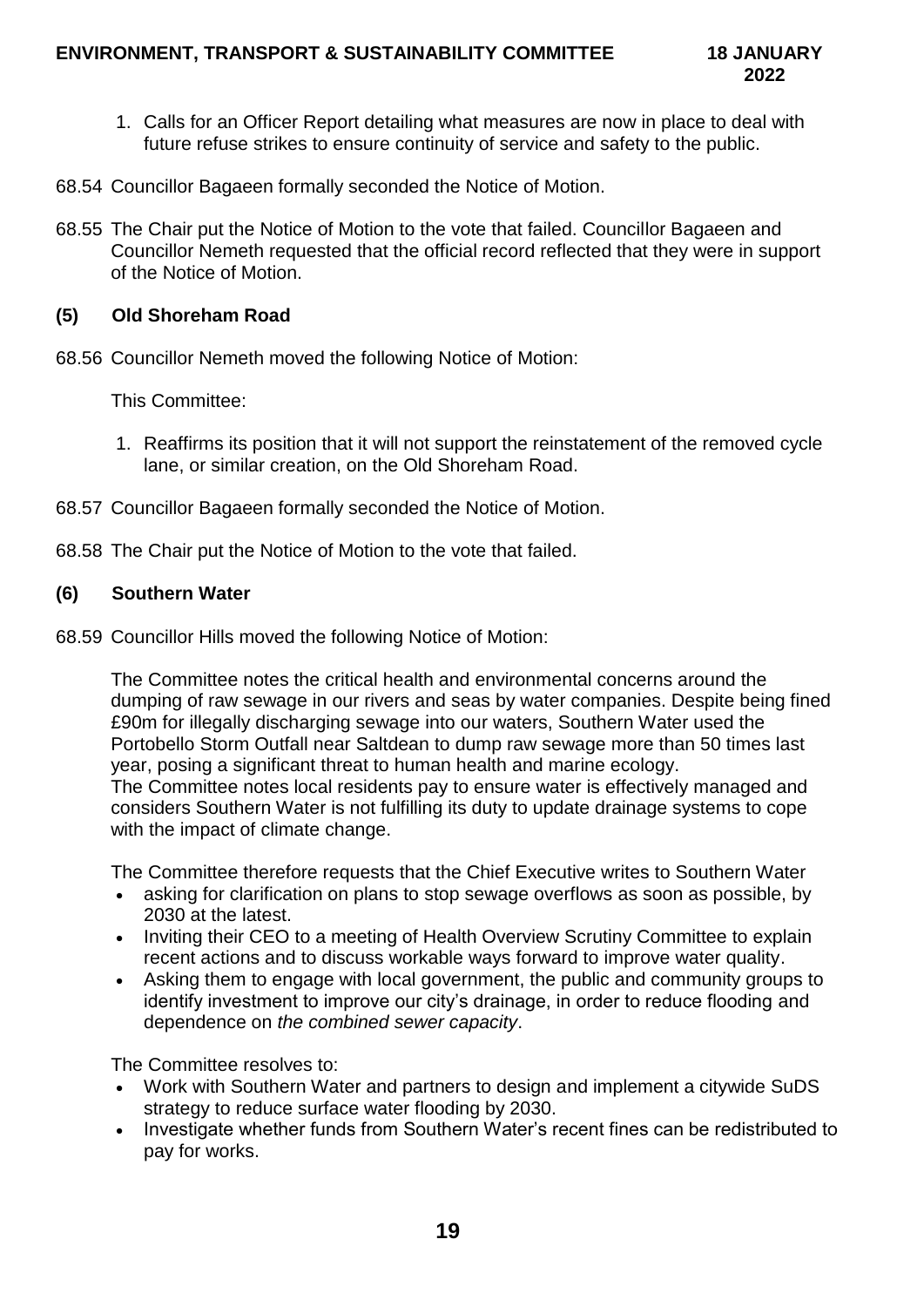- 68.60 Councillor Lloyd formally seconded the Notice of Motion.
- 68.61 The Chair put the Notice of Motion to the vote that was approved.

#### 68.62 **Resolved-**

The Committee notes the critical health and environmental concerns around the dumping of raw sewage in our rivers and seas by water companies. Despite being fined £90m for illegally discharging sewage into our waters, Southern Water used the Portobello Storm Outfall near Saltdean to dump raw sewage more than 50 times last year, posing a significant threat to human health and marine ecology. The Committee notes local residents pay to ensure water is effectively managed and considers Southern Water is not fulfilling its duty to update drainage systems to cope with the impact of climate change.

The Committee therefore requests that the Chief Executive writes to Southern Water

- asking for clarification on plans to stop sewage overflows as soon as possible, by 2030 at the latest.
- Inviting their CEO to a meeting of Health Overview Scrutiny Committee to explain recent actions and to discuss workable ways forward to improve water quality.
- Asking them to engage with local government, the public and community groups to identify investment to improve our city's drainage, in order to reduce flooding and dependence on *the combined sewer capacity*.

The Committee resolves to:

- Work with Southern Water and partners to design and implement a citywide SuDS strategy to reduce surface water flooding by 2030.
- Investigate whether funds from Southern Water's recent fines can be redistributed to pay for works.

# **69 FEES AND CHARGES 2022-23**

69.1 The Committee considered a joint report of the Executive Director for Housing, Neighbourhoods, & Communities; Executive Director, Economy, Environment & Culture; Executive Director of Governance, People & Resources that set out the proposed 2022/23 fees and charges for the service areas covered by the Environment, Transport and Sustainability Committee in accordance with corporate regulations and policy.

*Note: Councillor Nemeth and Councillor Wilkinson left the Council Chamber during discussion of the item due to their declared pecuniary interest.* 

- 69.2 Councillor Platts moved the following motion to amend the recommendations (Amendment 1) as shown in bold italics below:
	- 2.1 That the Committee approves *recommends to Policy & Resources Committee that it approves* the proposed fees and charges for 2022/23 as set out within the report and its appendices *except that the reports and appendices shall be amended so that the following fees are increased by the percentage shown:*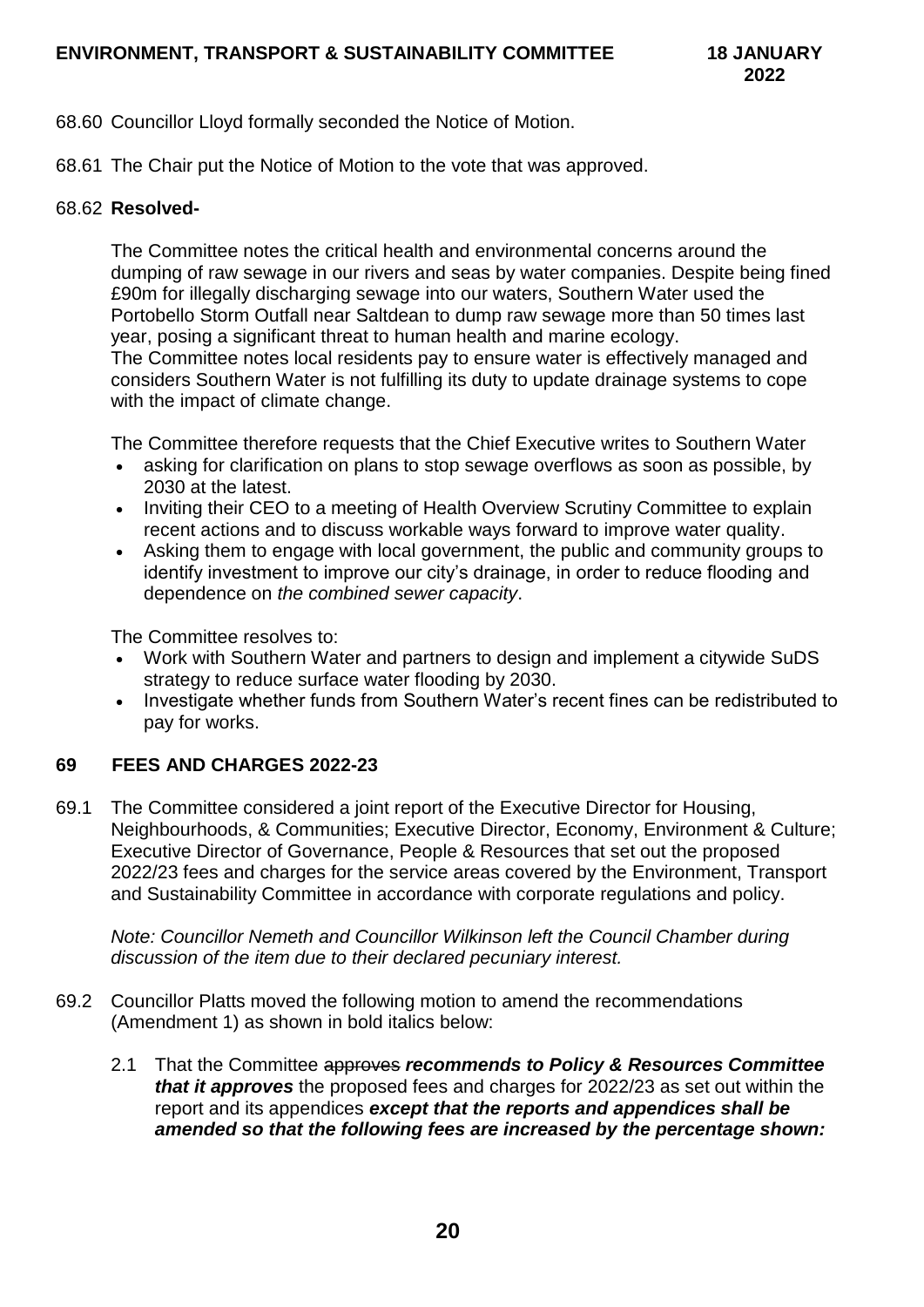- *All 'Highways', 'Developer-Led Highway Works (including S278/38 agreements)', 'Transport Note/Statement/Assessment Scoping and Other Pre-Application Advice', 'Travel Plans', 'Construction Traffic Management Plans (CTMP)', 'Scaffold Licence', 'Skip Licence' 'Building Materials', and 'Objects on the Highway' fees and charges in Appendix 1 increase – 10%*
- *All 'Flyering Licences' fees and charges in Appendix 4 increase–25%*
- *2.3 That the Committee asks for a report to come to a future meeting of the Environment, Transport & Sustainability Committee exploring differential parking charges for high-emitting vehicles.*
- 69.3 Councillor Hamilton formally seconded the motion.
- 69.4 Councillor Platts moved the following motion to amend the recommendations (Amendment 2) as shown in bold italics below:
	- 2.1 That the Committee approves *recommends to Policy & Resources Committee that it approves* the proposed fees and charges for 2022/23 as set out within the report and its appendices *except that the reports and appendices shall be amended so that all car parking charges in our city parks* **outlined in Appendix 4 are frozen.**
	- *2.3 That the Committee asks officers to bring a report to a future meeting of the Environment, Transport & Sustainability Committee outlining proposals for a limited parking charge scheme at Wild Park on Brighton & Hove Albion home matchdays.*
- 69.5 Councillor Fowler formally seconded the motion.
- 69.6 Councillor Platts moved the following motion to amend the recommendations (Amendment 3) as shown in bold italics below:
	- 2.1 That the Committee approves *recommends to Policy & Resources Committee that it approves* the proposed fees and charges for 2022/23 as set out within the report and its appendices *except that the reports and appendices shall be amended so that:*
		- *a) The 50% discount on bulky waste collections is maintained for those over 60 and those in receipt of income support or Universal Credit, Employment and Support Allowance, Job Seekers Allowance, Incapacity Benefit, Personal Independence Payment and/or Disability Living Allowance.*
		- *b) All concessionary charges for sports outlined in Appendix 4 are frozen.*
- 69.7 Councillor Fowler formally seconded in the motion.
- 69.8 Councillor Platts moved the following motion to amend the recommendations (Amendment 4) as shown in bold italics below: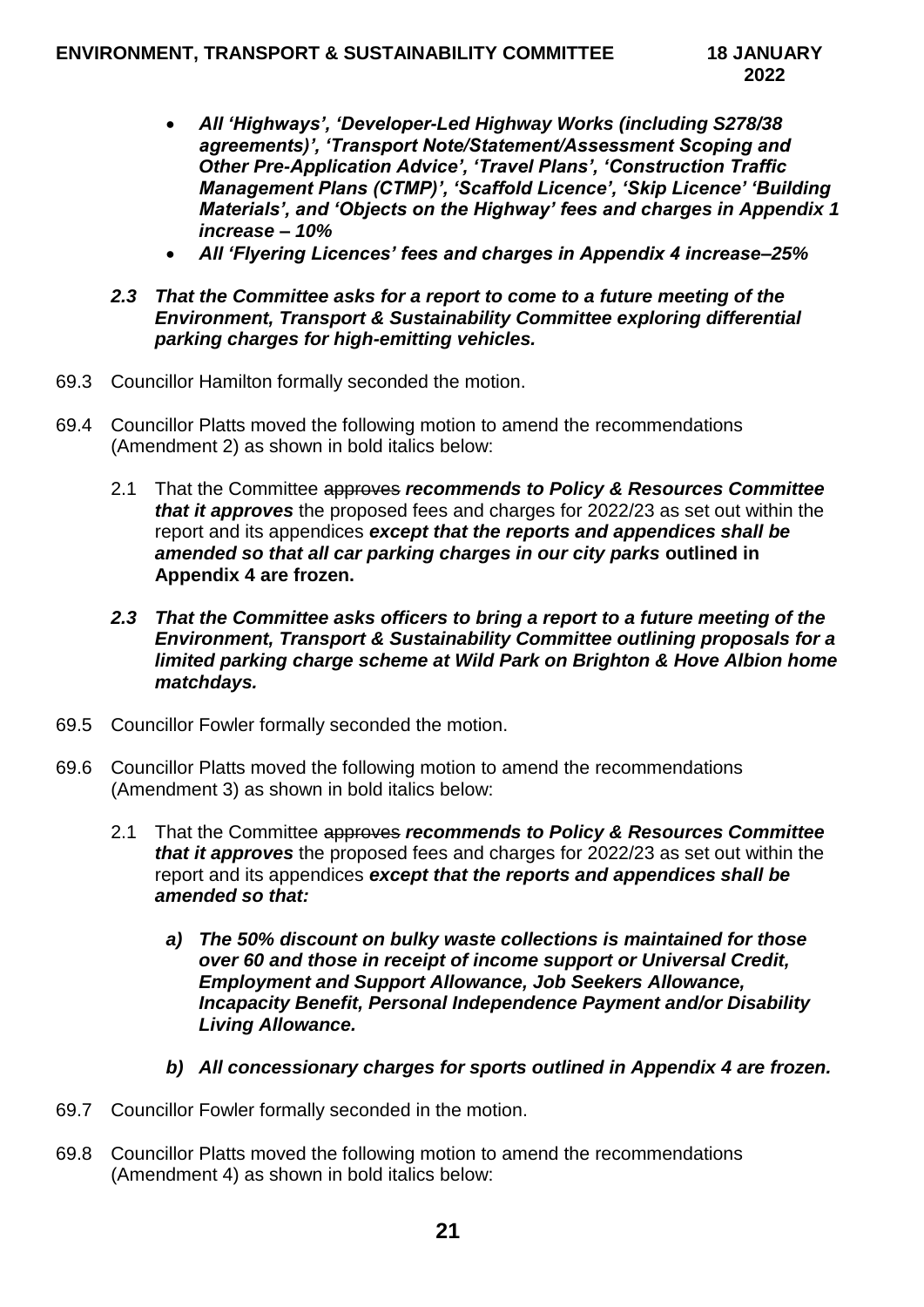- 2.1 That the Committee approves *recommends to Policy & Resources Committee that it approves* the proposed fees and charges for 2022/23 as set out within the report and its appendices *except that the reports and appendices shall be amended to include a proposal for cycle hangar charges, in line with other local authorities and in order to generate income to invest in rolling out more cycle hangars across the city.*
- *2.3 That the Committee requests that officers conduct a review of the nature of motorcycle parking in Controlled Parking Zones and Council-owned car parks, with charging options presented to a future meeting of the Environment, Transport & Sustainability Committee.*
- 69.9 Councillor Fowler formally seconded the motion.
- 69.10 Councillor Lloyd stated that the Green Group would be supporting amendments 1 and 4. However, he did not believe it should be less expensive to park within a park car park than park nearby. Councillor Lloyd stated support in principle for the proposals on Bulky Waste collection however, he found this to be a matter for Budget Council not committee.
- 69.11 The Executive Director Economy, Environment & Culture stated that it was intended that the proposed charges on Bulky Waste collection would help expand the service and make it commercially viable. The estimated cost of amendment 3 would cost around £20,000 that would limit those ambitions.
- 69.12 Councillor Platts observed that fly tipping was a significant issue in the city and the proposals in amendment 3 may reduce the cost to the council in collecting flytipped waste making the proposal cost neutral.
- 69.13 The Chair then put amendment 1 to the vote that passed.
- 69.14 The Chair then put amendment 2 to the vote that failed.
- 69.15 The Chair then put amendment 3 to the vote that failed.
- 69.16 The Chair then put amendment 4 to the vote that passed.
- 69.17 The Chair put the recommendations as amended to the vote that passed.

#### 69.18 **Resolved:**

- 1) That the Committee recommends to Policy & Resources Committee that it approves the proposed fees and charges for 2022/23 as set out within the report and its appendices except that the reports and appendices shall be amended so that the following fees are increased by the percentage shown:
	- All 'Highways', 'Developer-Led Highway Works (including S278/38 agreements)', 'Transport Note/Statement/Assessment Scoping and Other Pre-Application Advice', 'Travel Plans', 'Construction Traffic Management Plans (CTMP)', 'Scaffold Licence',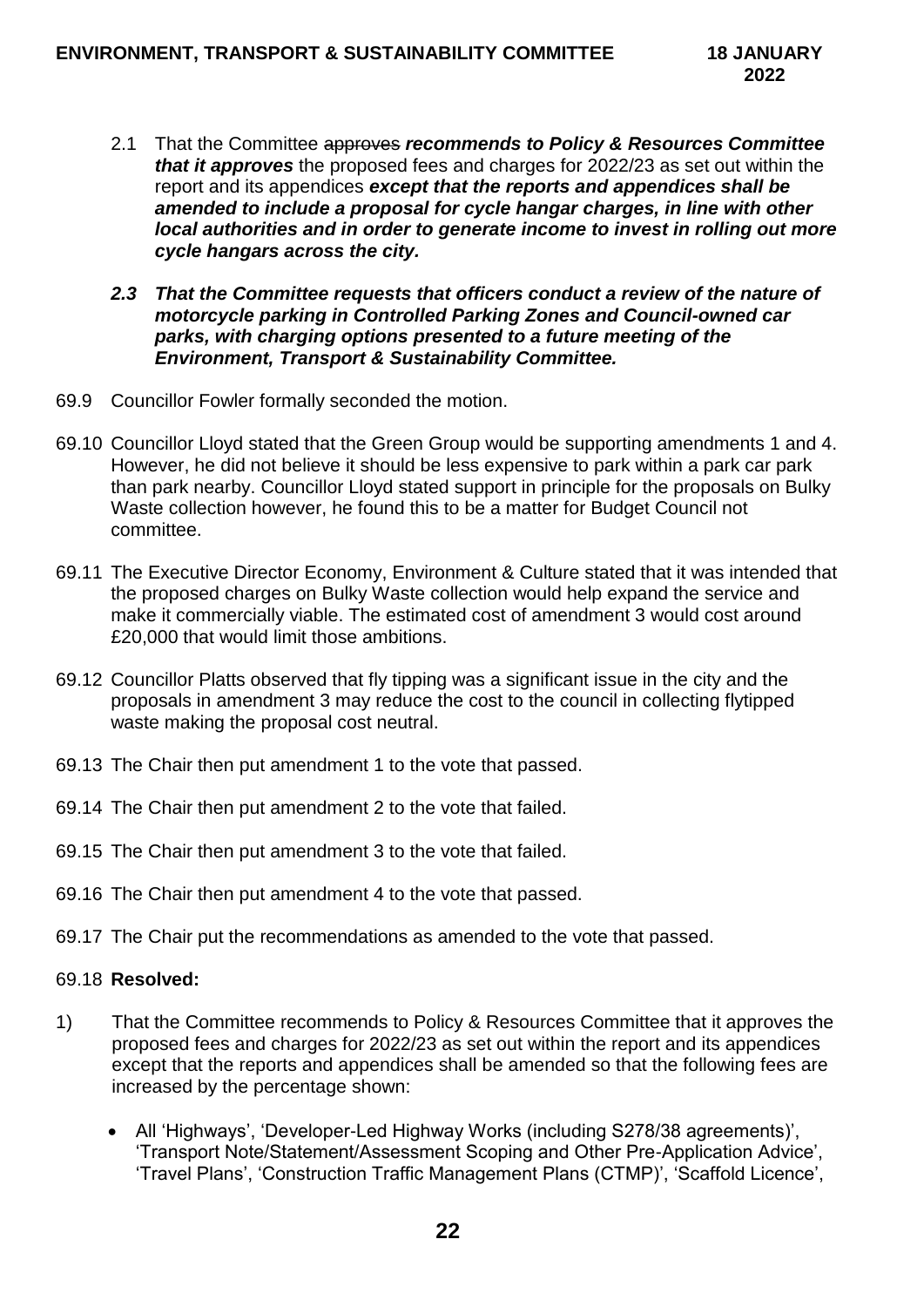'Skip Licence' 'Building Materials', and 'Objects on the Highway' fees and charges in Appendix 1 increase – 10%

- All 'Flyering Licences' fees and charges in Appendix 4 increase 25%
- 2) That the Committee recommends to Policy & Resources Committee that it approves the proposed fees and charges for 2022/23 as set out within the report and its appendices except that the reports and appendices shall be amended to include a proposal for cycle hangar charges, in line with other local authorities and in order to generate income to invest in rolling out more cycle hangars across the city.
- 3) That the Committee delegates authority to the Executive Director of Economy, Environment & Culture (in relation to paragraphs 3.4-3.23), the Executive Director of Housing, Neighbourhoods & Communities (in relation to paragraphs 3.24 - 3.26) and to the Executive Director of Governance, People & Resources (in relation to paragraphs 3.27 – 3.33) to change fees and charges as notified and set by central Government during the year.
- 4) That the Committee asks for a report to come to a future meeting of the Environment, Transport & Sustainability Committee exploring differential parking charges for highemitting vehicles.
- 5) That the Committee requests that officers conduct a review of the nature of motorcycle parking in Controlled Parking Zones and Council-owned car parks, with charging options presented to a future meeting of the Environment, Transport & Sustainability Committee.

## **70 VALLEY GARDENS PHASE 3 REVISED SCHEME WITH DETAILED DESIGN PRINCIPLES**

- 70.1 The Committee considered a report of the Executive Director, Economy, Environment & Culture that sought approval of Valley Gardens Phase 3 detailed design and other related matters.
- 70.2 Councillor Nemeth moved a motion to amend the recommendations as shown in bold italics below:
	- 2.1 Approves the Valley Gardens Phase 3 detailed design as shown in Appendix 1: General Highway Arrangement Plan *subject to 2.6.*
	- 2.3 Authorises that all Traffic Regulation Orders required for Valley Gardens Phase 3 be advertised in accordance with the standard procedure *subject to 2.6.*

### *2.6 Calls for the release of traffic modelling data and simulations to publicly demonstrate that the proposed scheme in its current form results in no increase to average bus journey times.*

- 70.3 Councillor Bagaeen formally seconded the motion.
- 70.4 Councillor Davis stated that he could not support the motion as it would unnecessarily delay the project and the modal shift it was seeking to achieve.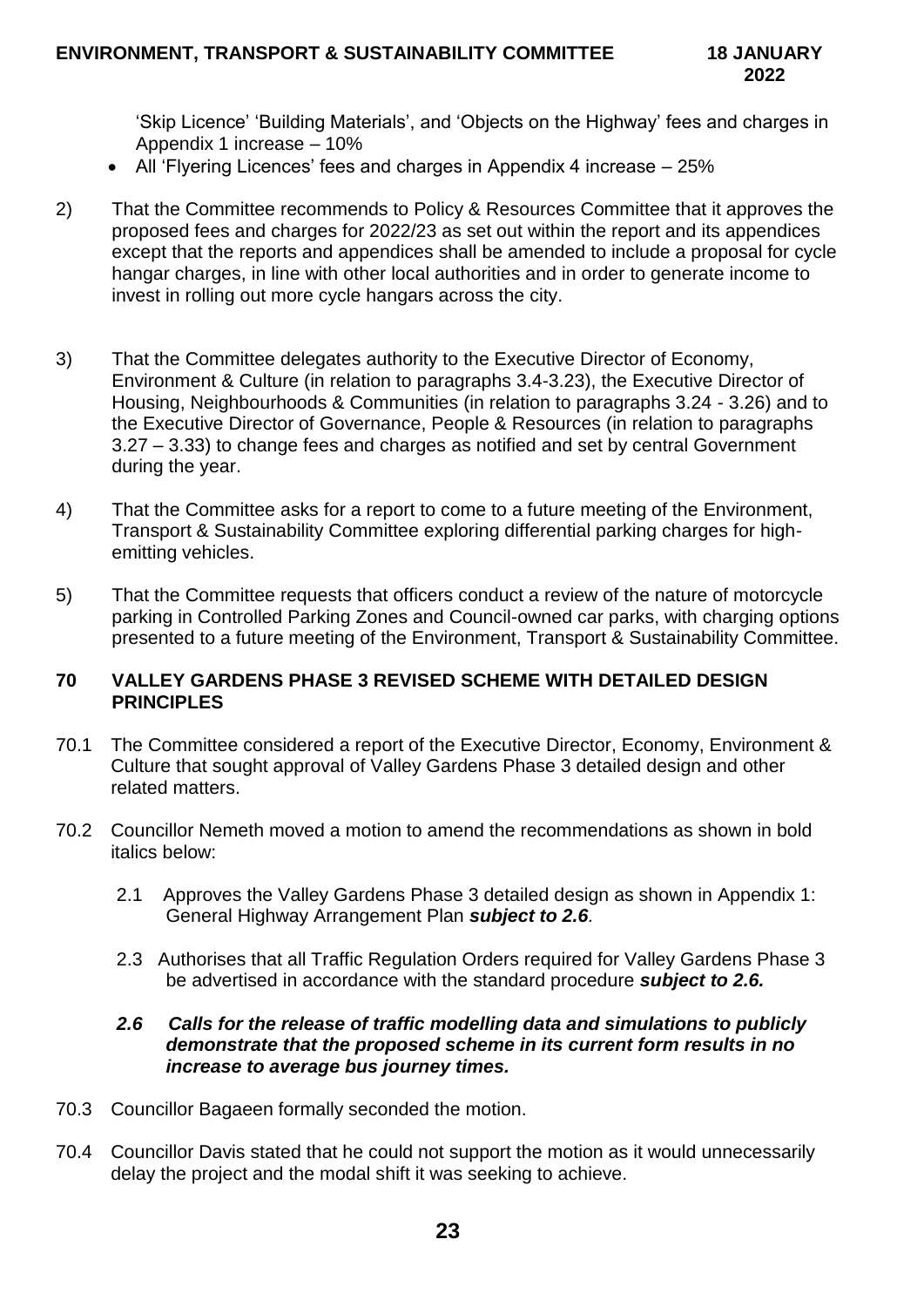- 70.5 Councillor Wilkinson commended the development of the Valley Gardens scheme and stated that the Labour Group could not endorse the amendment.
- 70.6 The Chair then put the motion to the vote that failed.
- 70.7 The Chair then put the recommendations to the vote that were agreed.

#### 70.8 **Resolved-**

That the Environment, Transport & Sustainability Committee:

- 1) Approves the Valley Gardens Phase 3 detailed design as shown in Appendix 1: General Highway Arrangement Plan.
- 2) Notes that the principles and details outlined in this report will help to inform all final technical matters, with regards to this scheme, in preparation for the procurement of a construction contract by officers in line with the decision made by this committee in February 2019 as outlined in paragraph 7.2 of this report.
- 3) Authorises that all Traffic Regulation Orders required for Valley Gardens Phase 3 be advertised in accordance with the standard procedure.
- 4) Notes the increased budget requirement due to significant delay in delivering Phase 3, additional stakeholder infrastructure commitments, and significant increases in construction costs, as set out in in Appendix 2.
- 5) Recommends to Policy & Resources Committee that it approves capital borrowing of up to £5.0m to address estimated increased scheme costs arising from new Department for Transport design guidance; significant increases in construction costs and risk management; additional infrastructure, including for sustainable transport and events; as shown in Appendix 2.

### **71 PARKING ANNUAL REPORT 2020-2021**

#### 71.1 **Resolved-**

- 1) That the Environment Transport and Sustainability Committee endorses the publication of the Parking Annual Report for 2020/21 under the provisions of the Traffic Management Act 2004.
- 2) That the Environment Transport and Sustainability Committee authorises the Head of Parking Services to produce and publish the report, which will be made available on the Council's website.

### **72 REAL TIME AIR QUALITY MONITORING SYSTEM**

72.1 **Resolved-**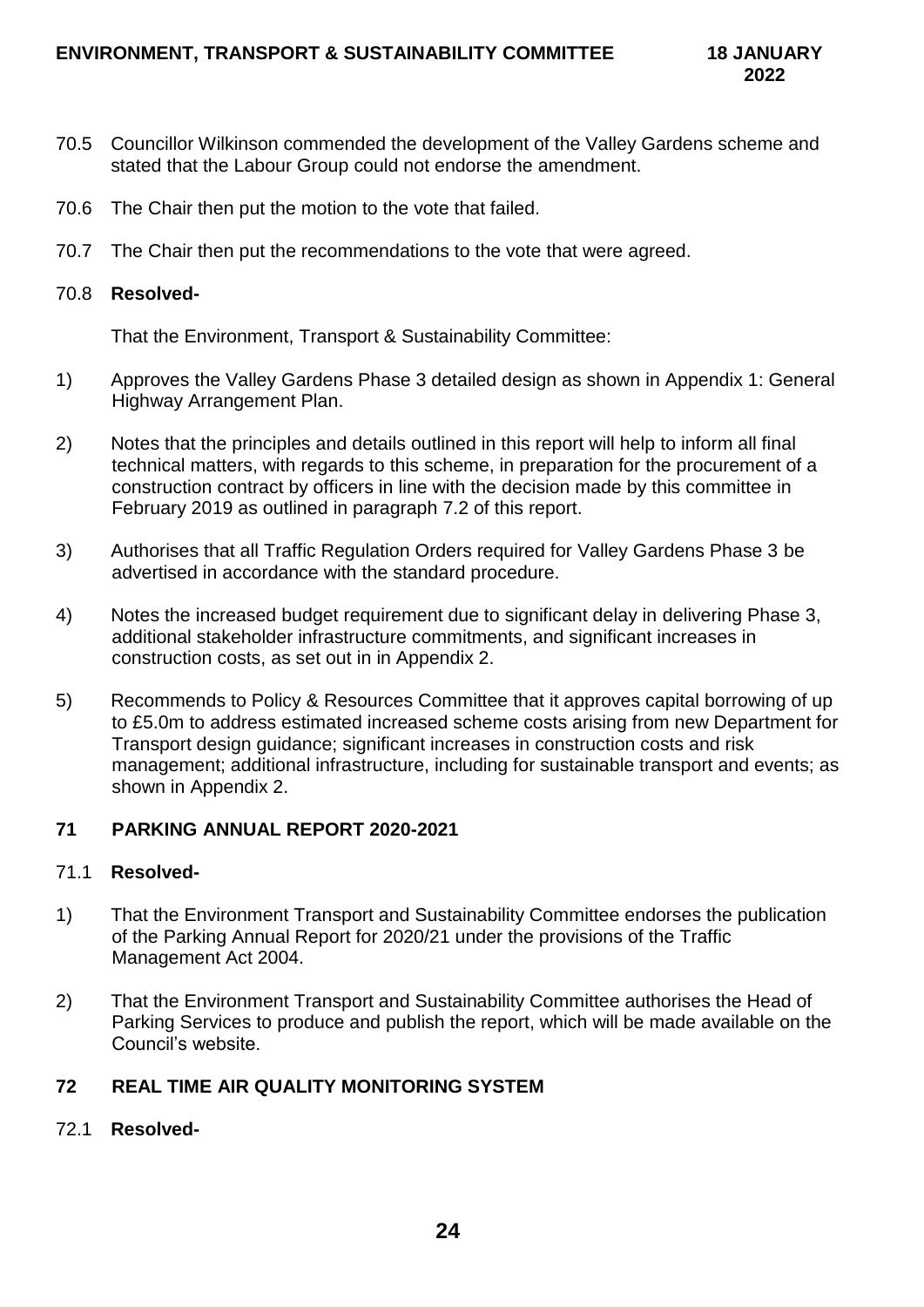- 1) That the committee authorises officers to continue to progress the development of a real-time air quality monitoring system by upgrading the existing strategic monitoring network to enable the publication of real-time data;
- 2) That the committee welcomes the allocations of funding made by the council to invest in supporting and expanding the provision of strategic air quality monitoring stations and provide new local real-time sensors;
- 3) That the committee requests that officers continue to seek funding opportunities to enable the installation, expansion and maintenance of a real-time air quality monitoring system, including from council budgets, bids to the strategic Community Infrastructure Levy (CIL) pot and government grant funding.

# **73 MADEIRA DRIVE ACTIVE TRAVEL FUND ETRO-10-2021**

- 73.1 The Committee considered a report of the Executive Director, Economy, Environment & Culture that provided an overview of the consultation process for the Madeira Drive scheme and set out recommendations in relation to the ETRO-10-2021 consultation.
- 73.2 In response to questions from Councillor Platts, the Senior Project Manager explained that specific detail on the location of consultation respondents could be provided after the meeting. The ETRO only referred to the extent of the scheme so did not include Black Rock car park with that particular car park part of a separate project that was underway.
- 73.3 The Executive Director, Economy, Environment & Culture added that the information in the report had to be presented in a specific way owing to the council's duties under the Road Traffic Act.
- 73.4 The Assistant Director, City Transport highlighted that the if a decision wasn't made by the committee on the ETRO then legally, the current layout would need to revert back to the original. Previous recommendations on closure had not been made under the Road Traffic Act and recommendations could only be made that were broadly in line with those set out in the ETRO. The Lawyer added that an ETRO could not be changed in the final six months and new provisions could not be added to it.

### 73.5 **Resolved-**

1) That the Committee, having taken account of all duly made comments and representations, agrees that the provisions of ETRO-10-2021 be made permanent.

## **74 WASHINGTON STREET: OUTCOME OF CONSULTATION ON CHANGES TO REFUSE COLLECTIONS**

# 74.1 **Resolved-**

1) That Committee agrees for individual refuse wheelie bins to be provided to households in Washington Street, based on the results of the consultation, and pending a wider piece of work as part of the Modernisation Programme.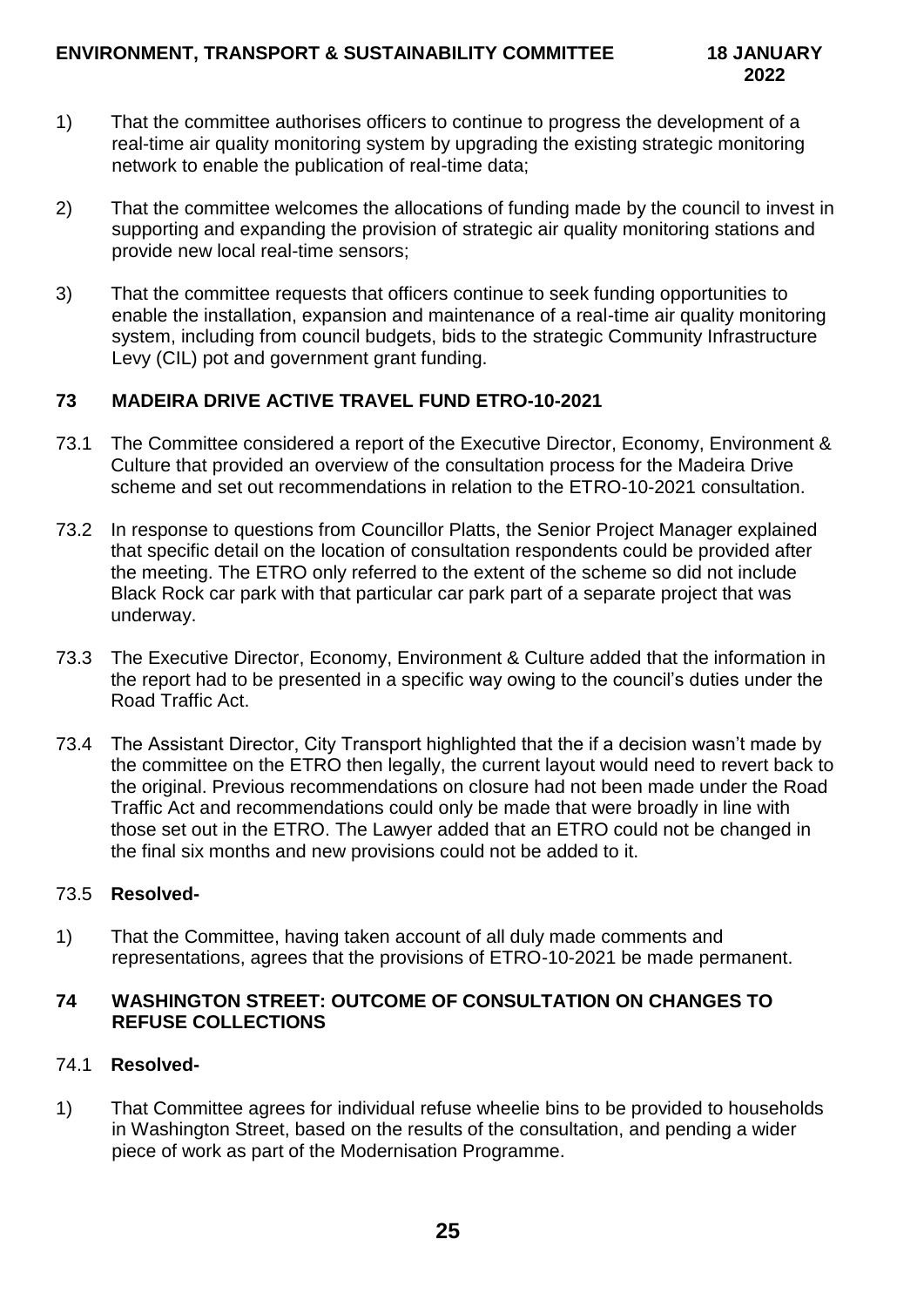## **75 ALLOTMENTS: RESPONSE TO NOTICE OF MOTION**

75.1 The Committee considered a report of the Executive Director, Economy, Environment & Culture that responded to the committee request to receive a report on allotments agreed at its meeting on 21 September 2021.

*Note: Councillor Nemeth and Councillor Wilkinson left the Council Chamber during discussion of the item due to their declared pecuniary interest.* 

- 75.2 Councillor Platts moved a motion to add recommendations as shown in bold italics below:
	- *2.2 That the Committee calls for officers to meet with Brighton & Hove Allotment Federation (BHAF) to address the concerns they have raised and to review the BHAF's outline business case.*
	- *2.3 That the Committee calls for a further report that includes the findings of BHAF's business case with particular attention to the health and wellbeing, cost benefits, sustainability and the delivery of the Council's vision outlined in the corporate plan, with the scope of the report agreed with BHAF before work commences.*
	- *2.4 That the Committee calls for officers to examine the potential use of land either side of Tenantry Down Road near the junction of Bear Road for allotments; potentially delivering another 10 full or 20 half size plots; and reports back on these together with the sites at West Hove and Rottingdean that were previously proposed for use as allotments.*
- 75.3 Councillor Fowler formally seconded the motion.
- 75.4 Councillor Bagaeen moved a motion to add recommendations as shown in bold italics below:
	- *2.2 That the Committee notes that that many plots are in a poor state and that the report highlights that 249 plots are vacant; and*
	- *2.3 That the Committee calls for an Officer Report detailing emergency measures to let empty plots.*
- 75.5 Councillor Davis formally seconded the motion.
- 75.6 In response to a question from Councillor Bagaeen, the Head of Operations City Parks clarified that there had been a significant increase in demand for allotments nationwide in recent years. Brighton & Hove's currently waiting list of 2785 was high but not the highest it had ever been.
- 75.7 The Chair then put the motion proposed by Councillor Platts to the vote that passed.
- 75.8 The Chair then put the motion proposed by Councillor Bagaeen to the vote that passed.